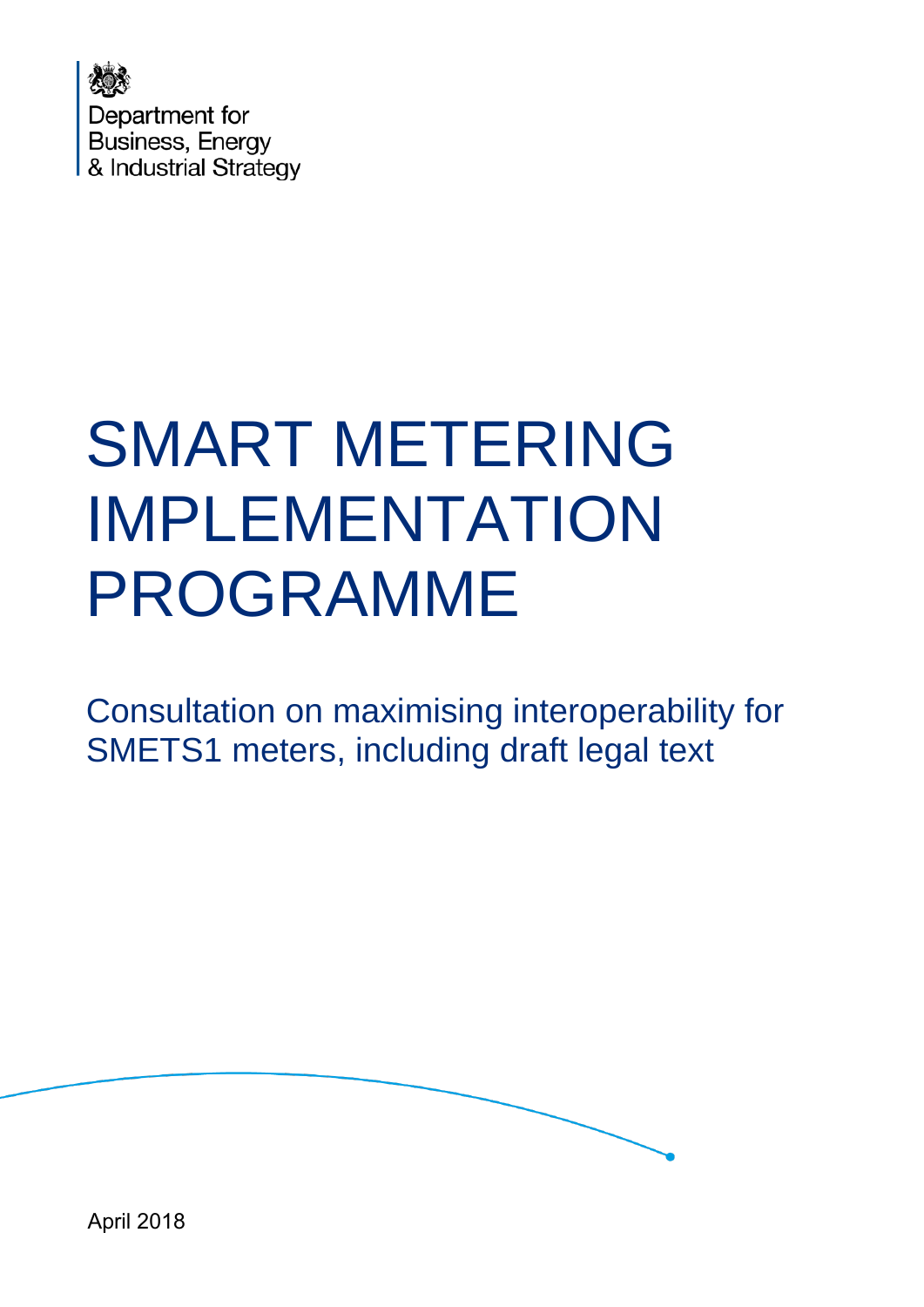Consultation on maximising interoperability for SMETS1 meters, including draft legal text

The consultation can be found on GOV.UK: [www.gov.uk/government/consultations/maximising-interoperability-for-first-generation](http://www.gov.uk/government/consultations/maximising-interoperability-for-first-generation-smets1-smart-meters)[smets1-smart-meters](http://www.gov.uk/government/consultations/maximising-interoperability-for-first-generation-smets1-smart-meters)

© Crown copyright 2018

You may re-use this information (not including logos) free of charge in any format or medium, under the terms of the Open Government Licence.

To view this licence, visit [www.nationalarchives.gov.uk/doc/open-government-licence/](http://www.nationalarchives.gov.uk/doc/open-government-licence/) or write to the Information Policy Team, The National Archives, Kew, London TW9 4DU, or email: [psi@nationalarchives.gsi.gov.uk.](mailto:psi@nationalarchives.gsi.gov.uk)

Any enquiries regarding this publication should be sent to us at [smartmetering@beis.gov.uk.](mailto:smartmetering@beis.gov.uk)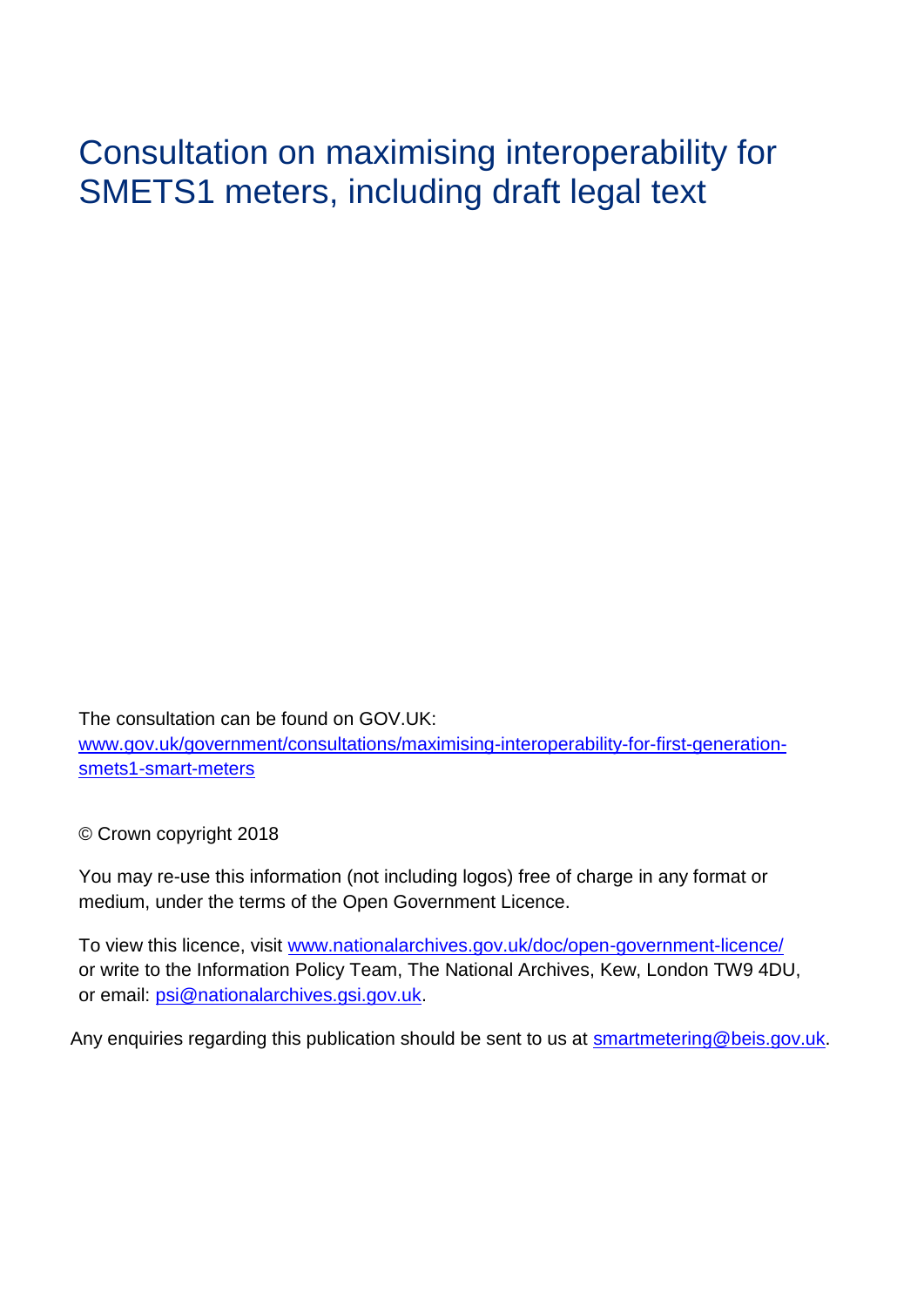# **Contents**

|  |  | 19 |
|--|--|----|
|  |  |    |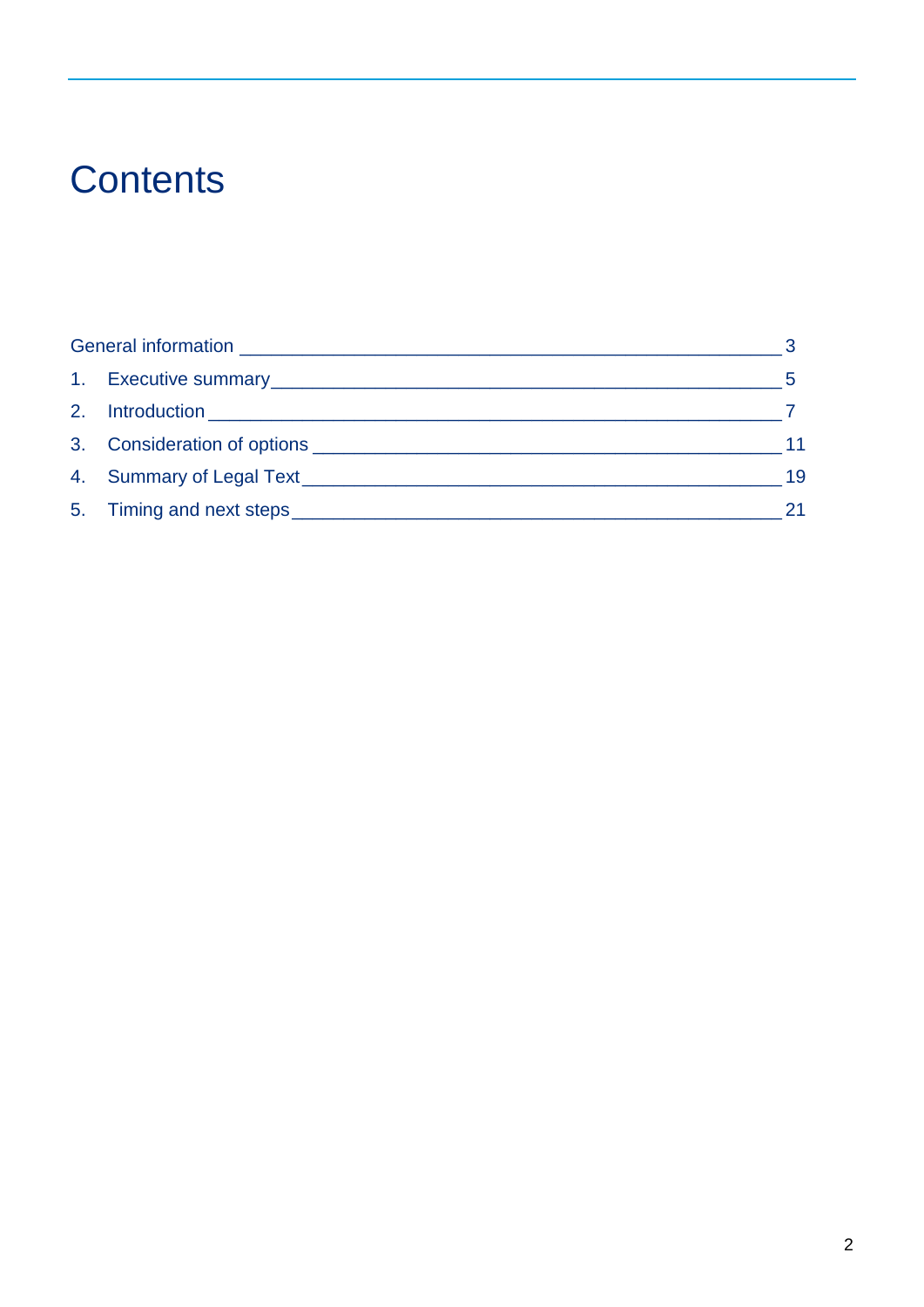## <span id="page-3-0"></span>General information

#### Purpose of this consultation

This consultation seeks stakeholders' views on proposals for strengthening obligations on energy suppliers to maintain smart services when a consumer with a SMETS1 meter switches energy supplier, in order to maximise delivery of benefits for these consumers.

**Issued**: 17 April 2018

**Respond by**: 5pm on 24 May 2018

**Enquiries to:** [smartmetering@beis.gov.uk](mailto:smartmetering@beis.gov.uk)

Smart Metering Implementation Programme – Policy and Consumers Team Department for Business, Energy & Industrial Strategy 5<sup>th</sup> Floor Victoria 3 1 Victoria Street London, SW1H 0ET

#### **Territorial extent:**

This consultation applies to the gas and electricity markets in Great Britain. Responsibility for energy markets in Northern Ireland lies with the Northern Ireland Executive's Department for the Economy.

#### **How to respond**

Your response will be most useful if it is framed in direct response to the questions posed, by reference to our numbering, though further comments and evidence are also welcome.

Responses should be submitted by email to **smartmetering@beis.gov.uk** and hardcopy responses sent to the BEIS postal address above will also be accepted.

#### **Additional copies:**

You may make copies of this document without seeking permission. An electronic version can be found at GOV.UK: [www.gov.uk/government/consultations/maximising-interoperability-for](https://www.gov.uk/government/consultations/maximising-interoperability-for-first-generation-smets1-smart-meters)[first-generation-smets1-smart-meters](https://www.gov.uk/government/consultations/maximising-interoperability-for-first-generation-smets1-smart-meters)

Other versions of the document in Braille, large print or audio-cassette are available on request. This includes a Welsh version. Please contact us under the above details to request alternative versions.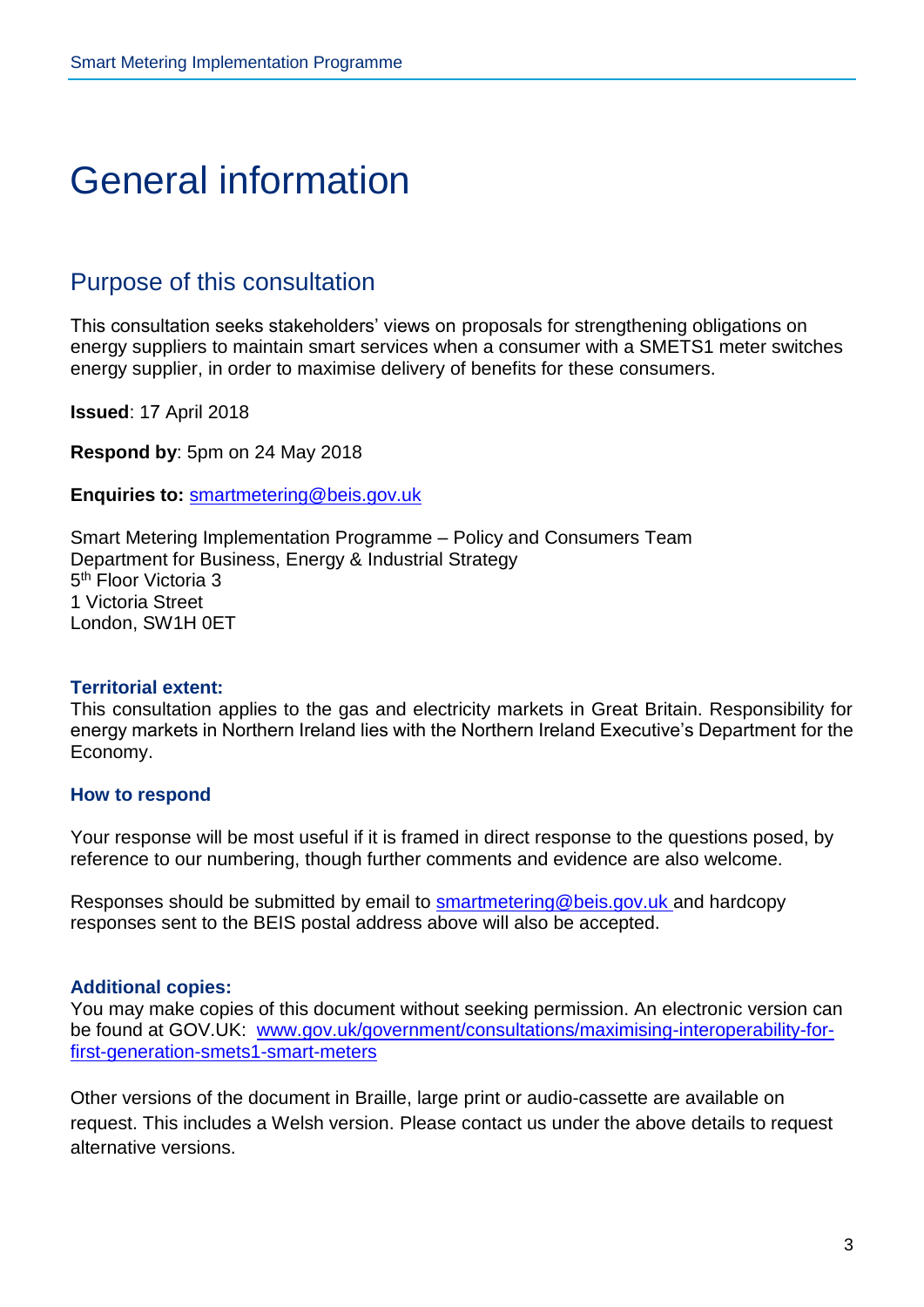### Confidentiality and data protection

Information provided in response to this consultation, including personal information, may be subject to publication or disclosure in accordance with the access to information legislation (primarily the Freedom of Information Act 2000, the Data Protection Act 1998 and the Environmental Information Regulations 2004).

If you want information that you provide to be treated as confidential please say so clearly in writing when you send your response to the consultation. It would be helpful if you could explain to us why you regard the information you have provided as confidential. If we receive a request for disclosure of the information we will take full account of your explanation, but we cannot give an assurance that confidentiality can be maintained in all circumstances. An automatic confidentiality disclaimer generated by your IT system will not, of itself, be regarded by us as a confidentiality request.

We will summarise all responses and place this summary on the **GOV.UK website**. This summary will include a list of names or organisations that responded but not people's personal names, addresses or other contact details.

#### Quality assurance

This consultation has been carried out in accordance with the government's consultation [principles.](https://www.gov.uk/government/publications/consultation-principles-guidance)

If you have any complaints about the consultation process (as opposed to comments about the issues which are the subject of the consultation) please address them to:

BEIS Consultation Co-ordinator 1 Victoria Street, London, SW1H 0ET Email: [enquiries@beis.gov.uk](mailto:enquiries@beis.gov.uk)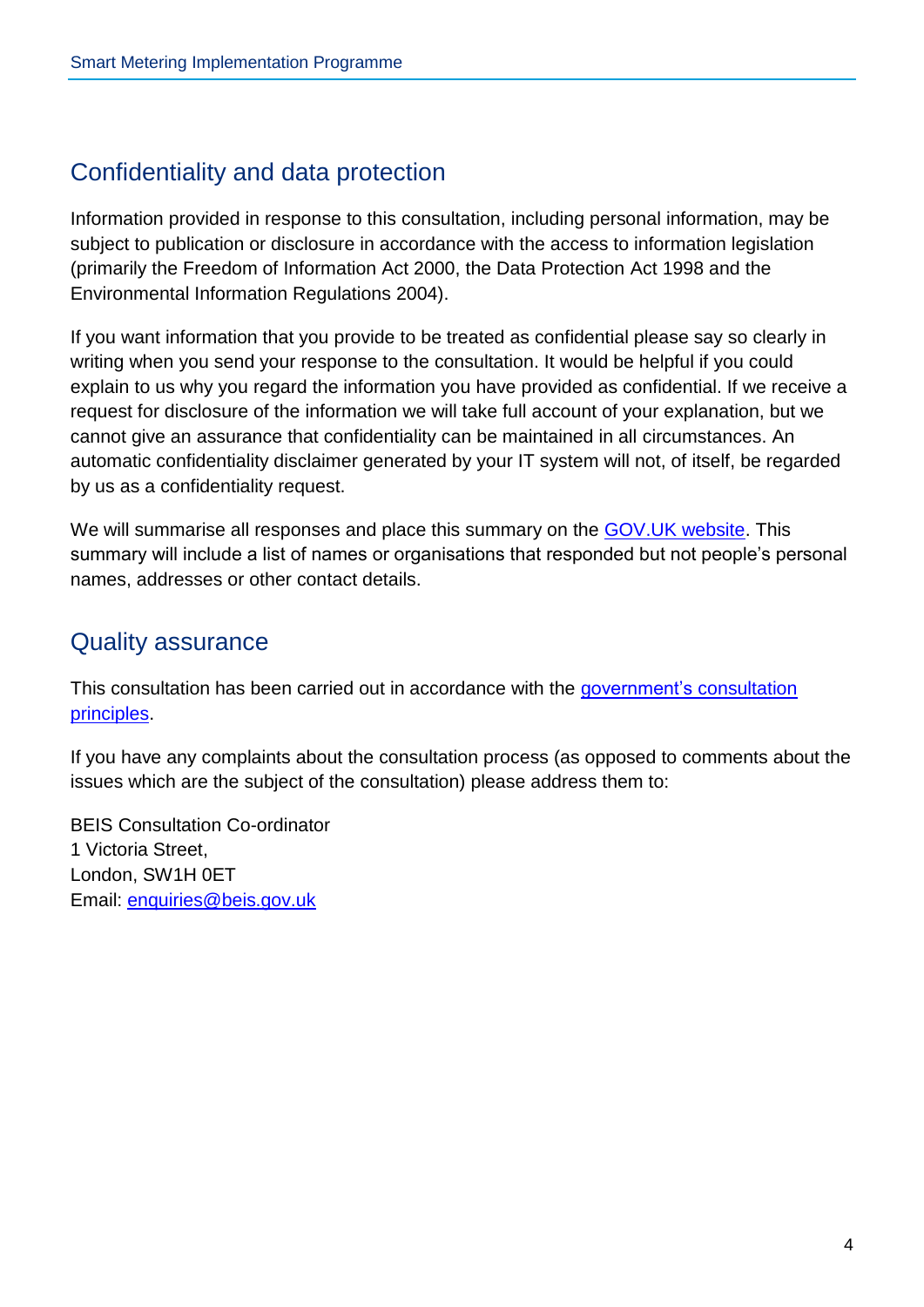# <span id="page-5-0"></span>1. Executive summary

- 1. The development of a world-leading smart energy system delivering secure, cheap and clean energy is an important part of the government's Industrial Strategy.<sup>1</sup> As our Clean Growth Strategy highlights, smart technologies and services will play a vital role in decarbonising the energy sector.<sup>2</sup> Smart meters are a vital upgrade to our energy infrastructure enabling these smarter energy systems and energy consumers to be better informed and engaged.
- 2. The government is committed to ensuring that smart meters will be offered to every home and small business by the end of 2020. Smart meters are the next generation of gas and electricity meters and will deliver a much needed digital transformation of our energy system. They offer a range of intelligent functions and provide consumers with more accurate information, bringing an end to estimated billing. They give consumers near realtime information on their energy consumption to help them control and manage their energy use, save money and reduce emissions.
- 3. The rollout is also an important foundation for the government and Ofgem's Smart Systems and Flexibility Plan which was published last year.<sup>3</sup> This Plan sets out a number of actions to deliver a smarter, more flexible energy system that supports innovation in new smart products and services.
- 4. The roll-out of smart meters in Great Britain is happening in two stages the Foundation Stage, which began in 2011, transitioning into the Main Installation Stage, which commenced in November 2016 when the national data and communications provider, the Data Communications Company (DCC), first became operational and will run until the completion of the rollout at the end of 2020. The DCC provides services for energy suppliers in respect of second generation (SMETS2) smart meters, including where the supplier gains a meter installed by another supplier on change of supplier.
- 5. A number of energy suppliers are installing first generation (SMETS1) smart meters, using their own data and communications systems to provide smart services.<sup>4</sup> While SMETS1 meters support accurate bills and near real-time energy consumption information and have therefore enabled consumers to realise these benefits early, consumers may lose smart services on switching to another supplier, for example where technical or commercial arrangements with the previous supplier's SMETS1 service provider are not in place. Evidence suggests that less than half of SMETS1 consumers changing energy suppliers are able to maintain smart functionality on their SMETS1 meter, with the meter subsequently operating in traditional mode.<sup>5</sup>

<sup>1</sup> See: [www.gov.uk/government/topical-events/the-uks-industrial-strategy](https://www.gov.uk/government/topical-events/the-uks-industrial-strategy)

<sup>2</sup> See: [www.gov.uk/government/publications/clean-growth-strategy](https://www.gov.uk/government/publications/clean-growth-strategy)

<sup>3</sup> See: [www.gov.uk/government/publications/upgrading-our-energy-system-smart-systems-and-flexibility-plan](https://www.gov.uk/government/publications/upgrading-our-energy-system-smart-systems-and-flexibility-plan)

<sup>4</sup> These services are typically provided by Smart Meter System Operators (SMSOs), which offer data and/or communications services to suppliers on a commercial basis.

<sup>5</sup> In addition, in a number of cases although the new supplier did retain smart services this was due to the existing meter being replaced with another SMETS1 meter.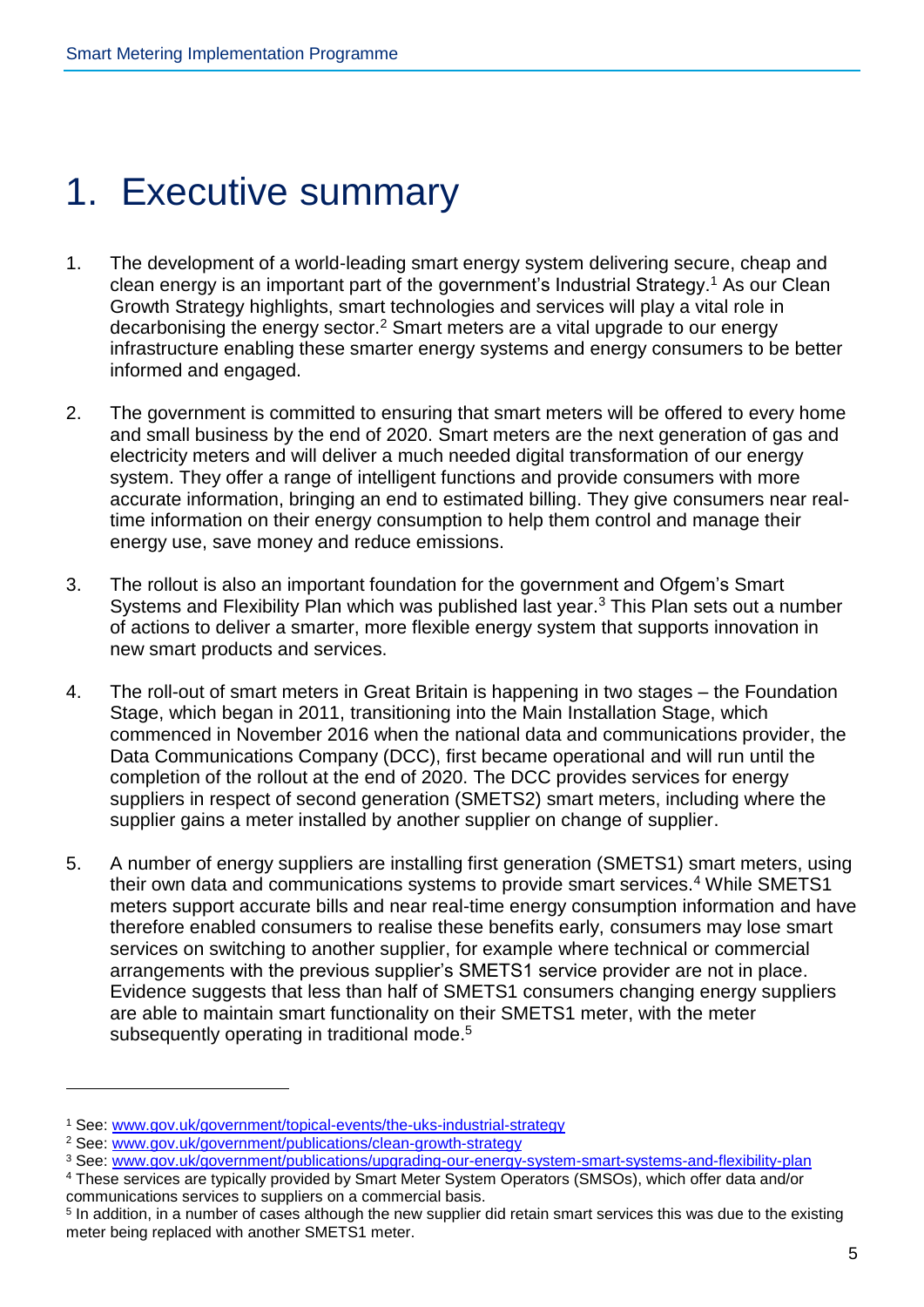- 6. Our overall aim is to ensure consumers with SMETS1 meters retain smart services when they switch supplier and our long-standing policy has been for all significant populations of SMETS1 meters to eventually be operated via the DCC to deliver this objective. The DCC is currently procuring, building and testing a service to operate SMETS1 meters, which would allow for smart services to be retained on switching. However, as energy suppliers are not required to make use of a DCC SMETS1 service either at all or promptly, there is a risk that the benefits to consumers of an interoperable SMETS1 service would not be delivered in a timely manner.
- 7. In recognition of this risk, the government is proposing through this consultation to introduce an obligation on energy suppliers to take all reasonable steps to enrol SMETS1 meters in the DCC, or to replace them with SMETS2 meters, within a specified timeframe in order to secure maximum delivery of benefits for these consumers. In addition, a new back-stop obligation would require energy suppliers to replace any SMETS1 meter that is not enrolled with a SMETS2 meter by the end of 2020.
- 8. We also consider an alternative approach that would require suppliers to operate gained SMETS1 meters in smart mode by the end of 2019 but allow them to decide whether to use the DCC or an alternative solution to fulfil this obligation. Where they are unable to operate the SMETS1 meter in smart mode, energy suppliers would be required to replace it with a SMETS2 meter within a specified timeframe. While this option would provide suppliers discretion as to how to discharge their obligations, our current view is that there are significant challenges to deliver an effective, market-wide solution to SMETS1 interoperability outside of the DCC.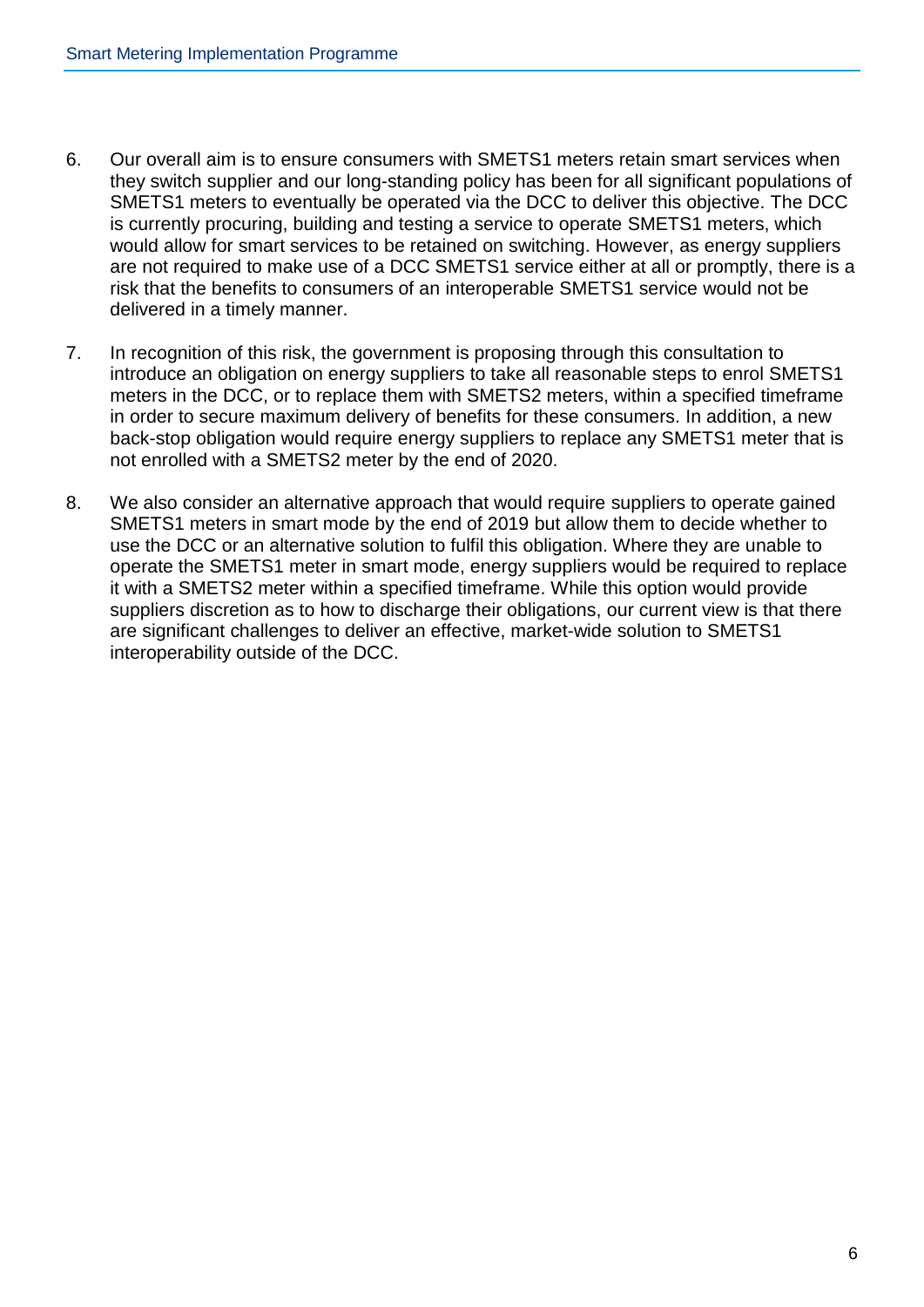# <span id="page-7-0"></span>2. Introduction

### Smart Metering Implementation Programme

- 9. The government is committed to ensuring that smart meters will be offered to every home and smaller business by the end of 2020. Energy suppliers are responsible, under standard conditions of electricity and gas supply licences ('supply licence conditions')<sup>6</sup>, for taking all reasonable steps to roll out smart meters to all domestic and smaller business premises in Great Britain. The government's role includes providing the right framework against which energy suppliers can plan, and ensuring benefits are delivered to consumers.
- 10. An updated Cost Benefit Analysis of Smart Meter roll-out was published in November 2016. This estimated the costs and benefits associated with the national roll-out of smart meters and identified a substantial net benefit from the Programme of £5.7 billion for the period to 2030.<sup>7</sup>
- 11. The key benefits of the smart metering programme are that it will:
	- Contribute to the UK having a secure and resilient energy system.
	- Provide near real-time information on cost and usage encouraging consumers to reduce demand and enable faster switching between suppliers. This in turn will lead to a more dynamic and competitive retail energy market.
	- Provide the foundation for a range of innovative energy services, which will enhance consumer choice and control.

### Background to SMETS1 policy

- 12. The roll-out of smart meters in Great Britain is happening in two stages the Foundation Stage, which began in 2011, followed by the Main Installation Stage, which commenced in November 2016 and will run until the completion of the rollout at the end of 2020.
- 13. A standard for the minimum common functionality of smart meters deployed during the Foundation Stage, known as SMETS1, was defined in 2012 to address the variability in the smart-type meters which some suppliers were already installing and to help ensure consumers received a consistent, minimum service offer. In allowing for SMETS1 meters to count towards suppliers' 2020 roll out targets, government sought to foster early consumer benefits of smart metering and provide industry valuable experience to support the subsequent deployment of smart meters at scale.

<sup>6</sup> See: [www.ofgem.gov.uk/licences-codes-and-standards/licences/licence-conditions](https://www.ofgem.gov.uk/licences-codes-and-standards/licences/licence-conditions)

<sup>7</sup> See: [www.gov.uk/government/publications/smart-meter-roll-out-gb-cost-benefit-analysis](http://www.gov.uk/government/publications/smart-meter-roll-out-gb-cost-benefit-analysis)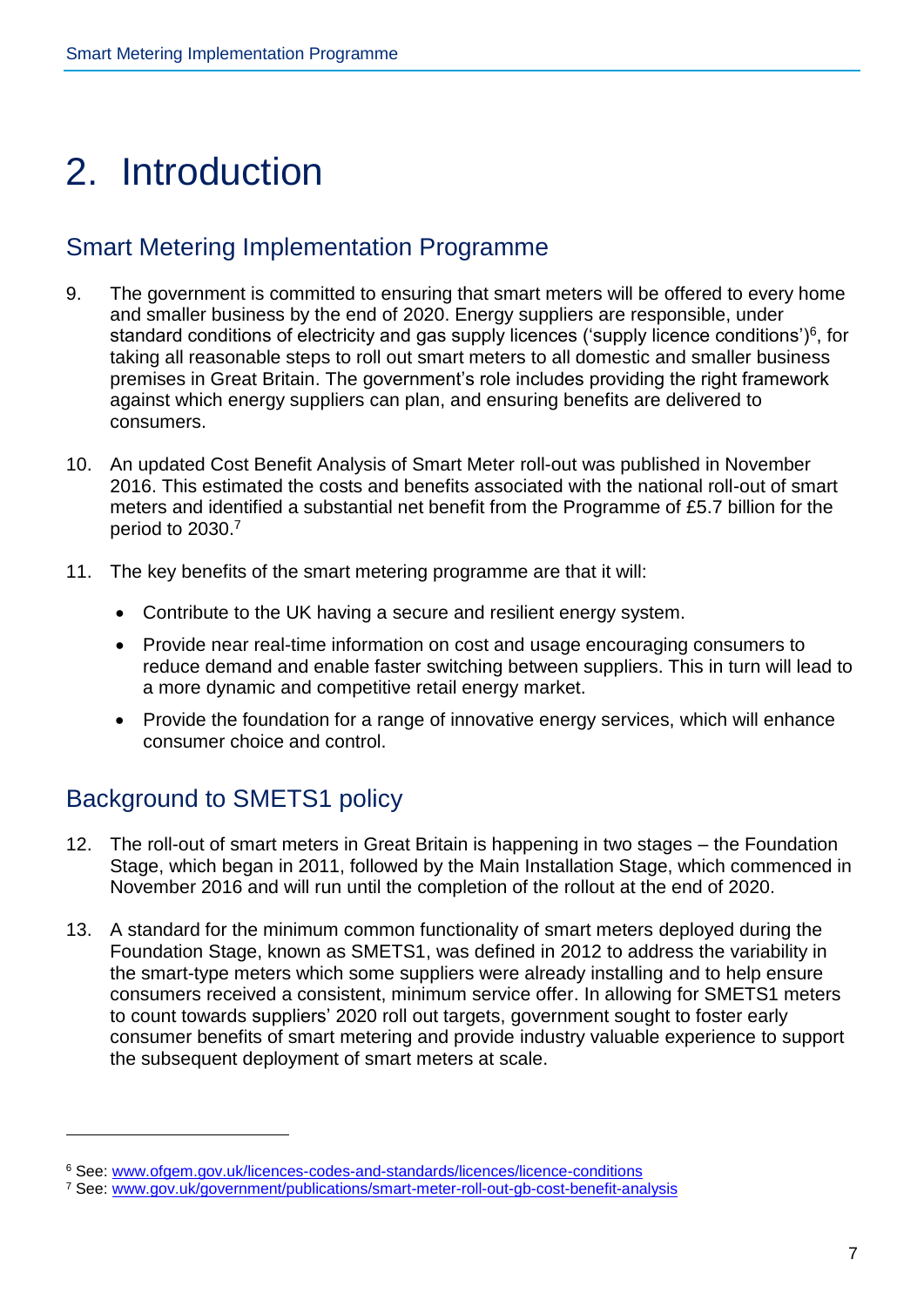$\overline{a}$ 

- 14. A number of energy suppliers have been installing first-generation (SMETS1) smart meters for their customers, using their own data and communications systems to provide smart services. Just under 10.1 million SMETS1 meters have now been installed.<sup>8</sup> Like SMETS2 meters, SMETS1 meters provide benefits of accurate bills and near real-time energy consumption information. However these SMETS1 meters currently operate via data and communications systems put in place by individual energy suppliers, as opposed to a single national data and communications infrastructure which is easily accessible to all suppliers. Consequently consumers may lose smart services on switching to another energy supplier, depending on which supplier they are switching to and from.
- 15. Our overall aim is to ensure interoperability for SMETS1 meters so that smart functionality is retained when a customer switches energy supplier. Our long-standing policy has been for all significant populations of SMETS1 meters to eventually be operated via the DCC to deliver this objective.<sup>9</sup>
- 16. Enrolment of SMETS1 meters with the DCC would provide a number of benefits to consumers and the energy market, in particular:
	- Retention of smart services for consumers when they switch supplier;
	- Reduction of stranding risk for existing SMETS1 assets:<sup>10</sup>
	- A number of security benefits arising from enrolling these metering cohorts into the national data and communications service;
	- Efficiencies from rationalisation of smart metering interfaces and processes within supplier businesses.

### Background to the DCC Enrolment & Adoption Programme

- 17. In March 2015 the government directed the DCC to assess the feasibility of options for enrolling SMETS1 meters in its system. This process concluded in May 2017 when the DCC submitted the final version of its Initial Enrolment Project Feasibility Report (IEPFR) to BEIS, setting out a series of design options for the enrolment of SMETS1 meters into the DCC infrastructure. The options included integration path approaches (IP) for how the DCC would technically communicate with SMETS1 meters, together with proposed security measures.
- 18. In June 2017, the government wrote to the DCC to provide guidance on narrowing and advancing its enrolment design options. The letter also stated that BEIS would ultimately

<sup>&</sup>lt;sup>8</sup> Smart Meters Quarterly Report to end December 2017. See: [www.gov.uk/government/statistics/statistical](https://www.gov.uk/government/statistics/statistical-release-and-data-smart-meters-great-britain-quarter-4-2017)[release-and-data-smart-meters-great-britain-quarter-4-2017](https://www.gov.uk/government/statistics/statistical-release-and-data-smart-meters-great-britain-quarter-4-2017)

 $9$  For example, a Programme update published in April 2012 confirmed that 'the government has stated that all domestic Smart Metering Systems should be managed through the DCC and is keen to apply this principle, as far as possible, to meters installed in the Foundation Stage.' See:

[www.gov.uk/government/uploads/system/uploads/attachment\\_data/file/68976/Smart\\_metering\\_programme\\_update](https://www.gov.uk/government/uploads/system/uploads/attachment_data/file/68976/Smart_metering_programme_update_-_April_2012.pdf) [\\_-\\_April\\_2012.pdf](https://www.gov.uk/government/uploads/system/uploads/attachment_data/file/68976/Smart_metering_programme_update_-_April_2012.pdf)

<sup>&</sup>lt;sup>10</sup> Namely the risk of suppliers replacing their SMETS1 meters with SMETS2 meters before the SMETS1 meter's end of life.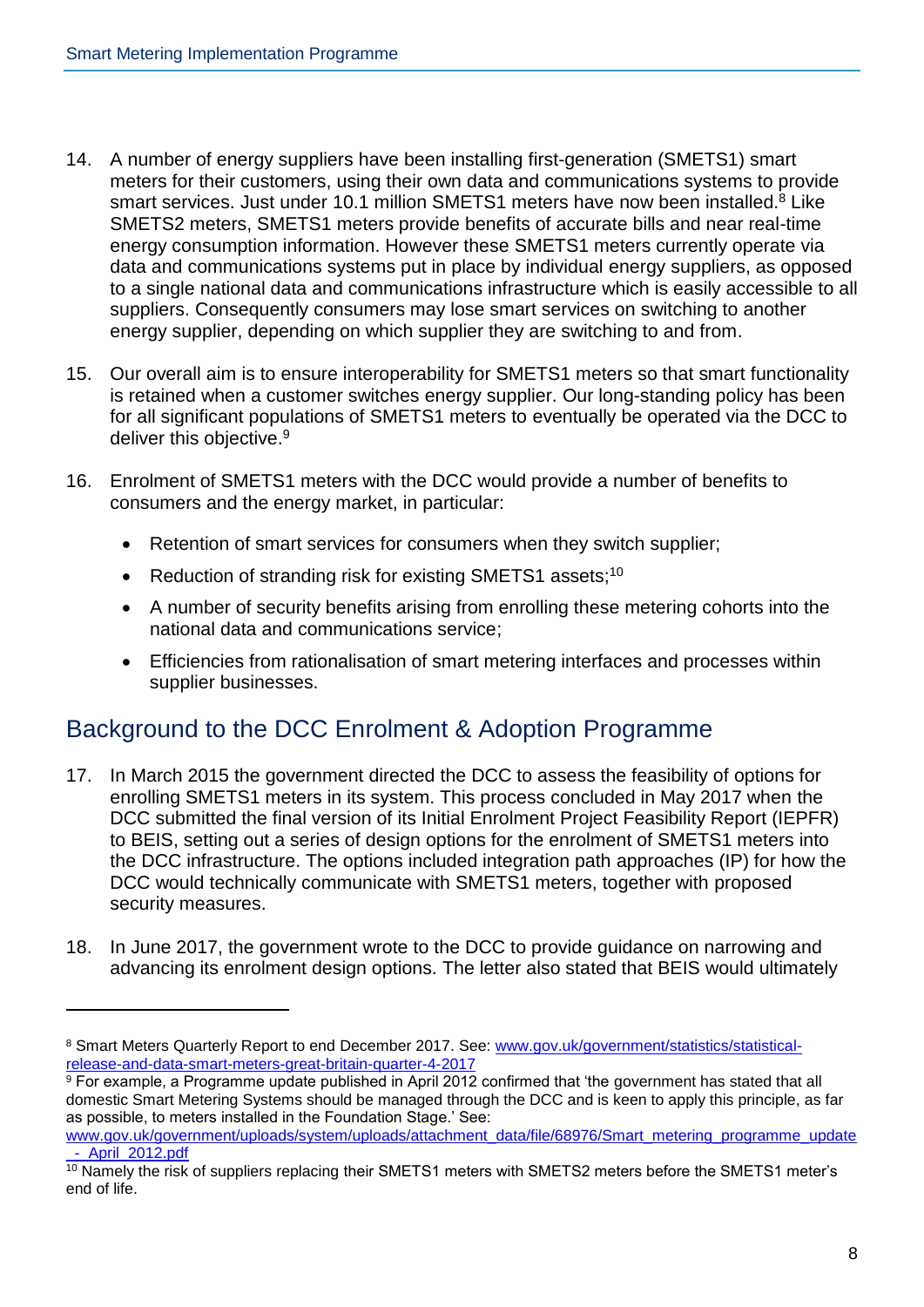decide on whether to proceed to enrolment and, if so, in respect of which meter marques (henceforth referred to as a 'SMETS1 meter cohort'), <sup>11</sup> informed by the DCC's design work and a cost benefit analysis of enrolment. We are consulting on the enrolment of SMETS1 meter cohorts with the DCC in parallel to this consultation. Please see paragraph 25.

19. The DCC set out its plan for the delivery of a SMETS1 service in October 2017, following stakeholder consultation.<sup>12</sup> The plan sets out a three-phase approach to the provision of SMETS1 Services. An initial SMETS1 Service would be provided in relation to at least one meter cohort from 30<sup>th</sup> November 2018,<sup>13</sup> with an interim release for additional meter cohorts on 31<sup>st</sup> March 2019, and on final release by 30<sup>th</sup> June 2019. The DCC informed industry of which SMETS1 meter cohorts are currently associated with each release at a Smart Metering Delivery Group (SMDG) meeting held on 11<sup>th</sup> April 2018.

### Content of this consultation

- 20. Enrolment of SMETS1 meters with the DCC is currently voluntary. Market information suggests that there are commercial and economic incentives on suppliers which would encourage them to enrol SMETS1 meters in the DCC – for example, the provision of a single interface for communicating with SMETS1 and SMETS2 meters should result in efficiency savings for suppliers.
- 21. As part of the IEPFR, fourteen energy suppliers put forward around 12.6 million SMETS1 meters for enrolment, to reflect their plans for SMETS1 installations in the period prior to the SMETS1 end-date.<sup>14</sup> However, the voluntary nature of SMETS1 enrolment presents a risk that the DCC solution is not used in a timely manner (or at all), which would delay the point at which consumers receive an interoperable SMETS1 service and result in potentially nugatory costs being incurred, as suppliers do not have to operate gained SMETS1 meters<sup>15</sup> which are not enrolled in the DCC as smart until 2021 at domestic premises.<sup>16</sup> We consider this is sub-optimal from a consumer experience perspective and it undermines the delivery of the programme benefits.

<sup>&</sup>lt;sup>11</sup> Meter marques or meter cohorts are devices that comprise of a number of smart metering systems that are connected to a particular head end system.

<sup>&</sup>lt;sup>12</sup> See: [www.smartdcc.co.uk/media/440317/20171016\\_smets1\\_planning\\_conclusions.pdf](http://www.smartdcc.co.uk/media/440317/20171016_smets1_planning_conclusions.pdf)

<sup>&</sup>lt;sup>13</sup> There is currently no contingency built into this plan, however the DCC has proposed to monitor progress and the potential need for contingency on an ongoing basis, and will report to the Smart Metering Design Group (SMDG) and Implementation Managers Forum (IMF) accordingly.

<sup>&</sup>lt;sup>14</sup> The SMETS1 end date is the date after which new installations of SMETS1 meters will not count toward energy suppliers' rollout obligations. In January 2018 the government set out its expectation that the SMETS1 end-date will be 5 October 2018, though have granted derogations to successful applicants to roll out a limited number of SMETS1 meters after that date with a backstop date of 13 January 2019 to support those energy suppliers' efficient transition from SMETS1 to SMETS2 meters.

<sup>&</sup>lt;sup>15</sup> Or in cases where the supplier replaces an existing SMETS1 meter with another SMETS1 meter following change of supplier pursuant to electricity supply standard licence condition 50.9 or gas supply standard licence condition 44.9.

<sup>&</sup>lt;sup>16</sup> In the case of microbusiness premises, the energy supplier does not have to operate a SMETS1 meter in smart mode until potentially its end of life (assuming it is replaced with a meter enrolled in the DCC).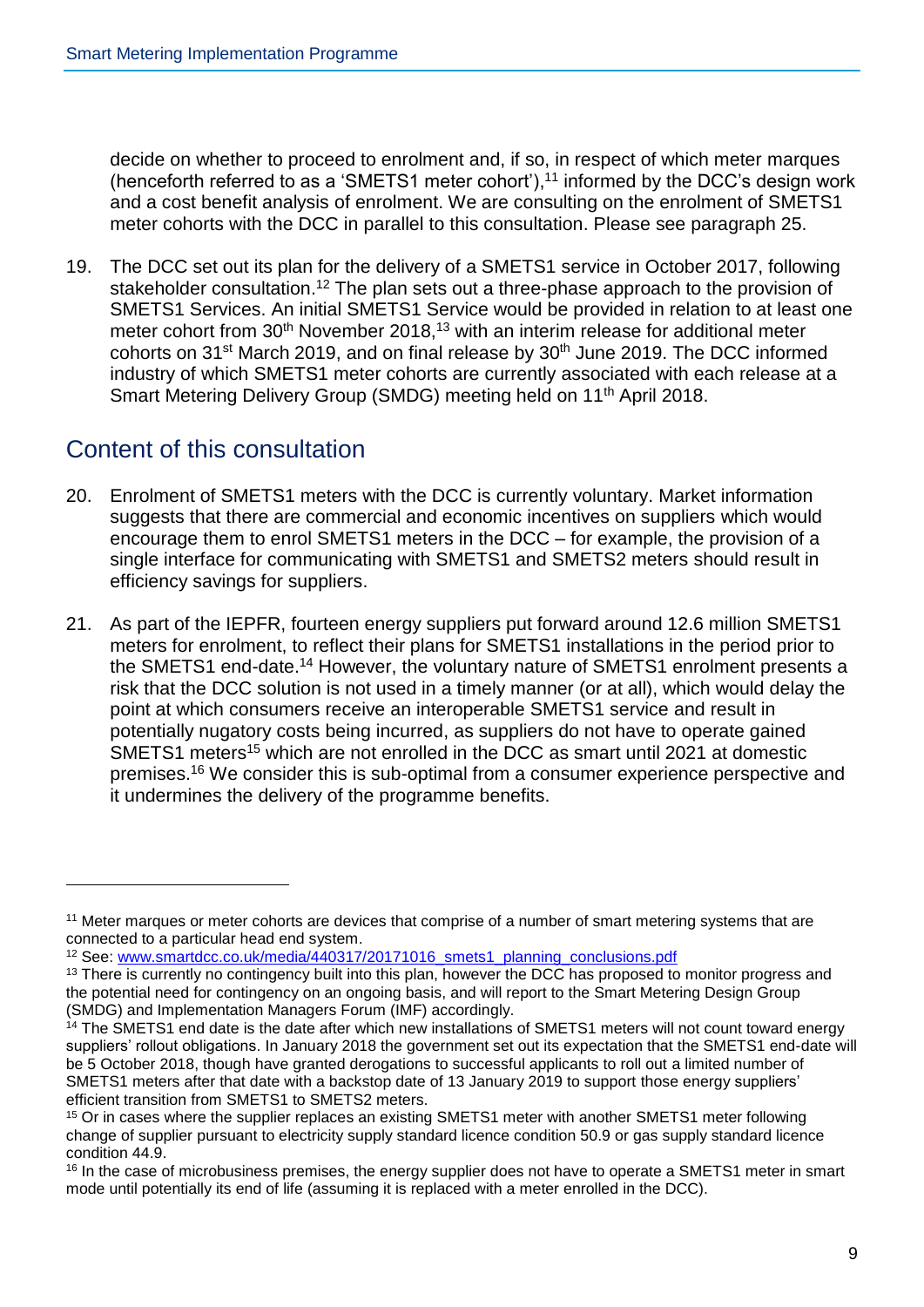- 22. This consultation considers options to ensure the DCC enrolment capability is used in a timely manner. This is intended to ensure consumers with SMETS1 meters can retain smart services whenever they switch supplier in line with the Programme's policy and maximise consumer benefits. An annex published alongside this document sets out draft legal text which would amend supply licence conditions to implement the government's proposed approach.
- 23. Every effort has been made to ensure that the explanatory text in the main body of this consultation document reflects the legal drafting in Annex A. We have also sought to ensure that the explanatory text provides a clear and simplified overview of our proposals, however the legal drafting should be considered to be definitive in the event that there is an inconsistency between it and the explanatory text.
- 24. The government response to this consultation will be published once the responses received have been analysed. Should our conclusions be that we should proceed with the proposed amendments to supply licence conditions, we will also lay the final draft legal text before Parliament with a view to implementing the concluded policy proposals thereafter.<sup>17</sup>
- 25. We are consulting in parallel on a proposal to require the DCC to offer SMETS1 services in respect of certain meter cohorts. This is based on a cost-benefit analysis and consideration of security and the technical feasibility of enrolment. See: [www.gov.uk/government/consultations/enrolment-of-smets1-meter-cohorts-with-the-data](http://www.gov.uk/government/consultations/enrolment-of-smets1-meter-cohorts-with-the-data-communications-company)[communications-company](http://www.gov.uk/government/consultations/enrolment-of-smets1-meter-cohorts-with-the-data-communications-company)

<sup>&</sup>lt;sup>17</sup> Subject to the conclusions of the consultation mentioned in paragraph 25.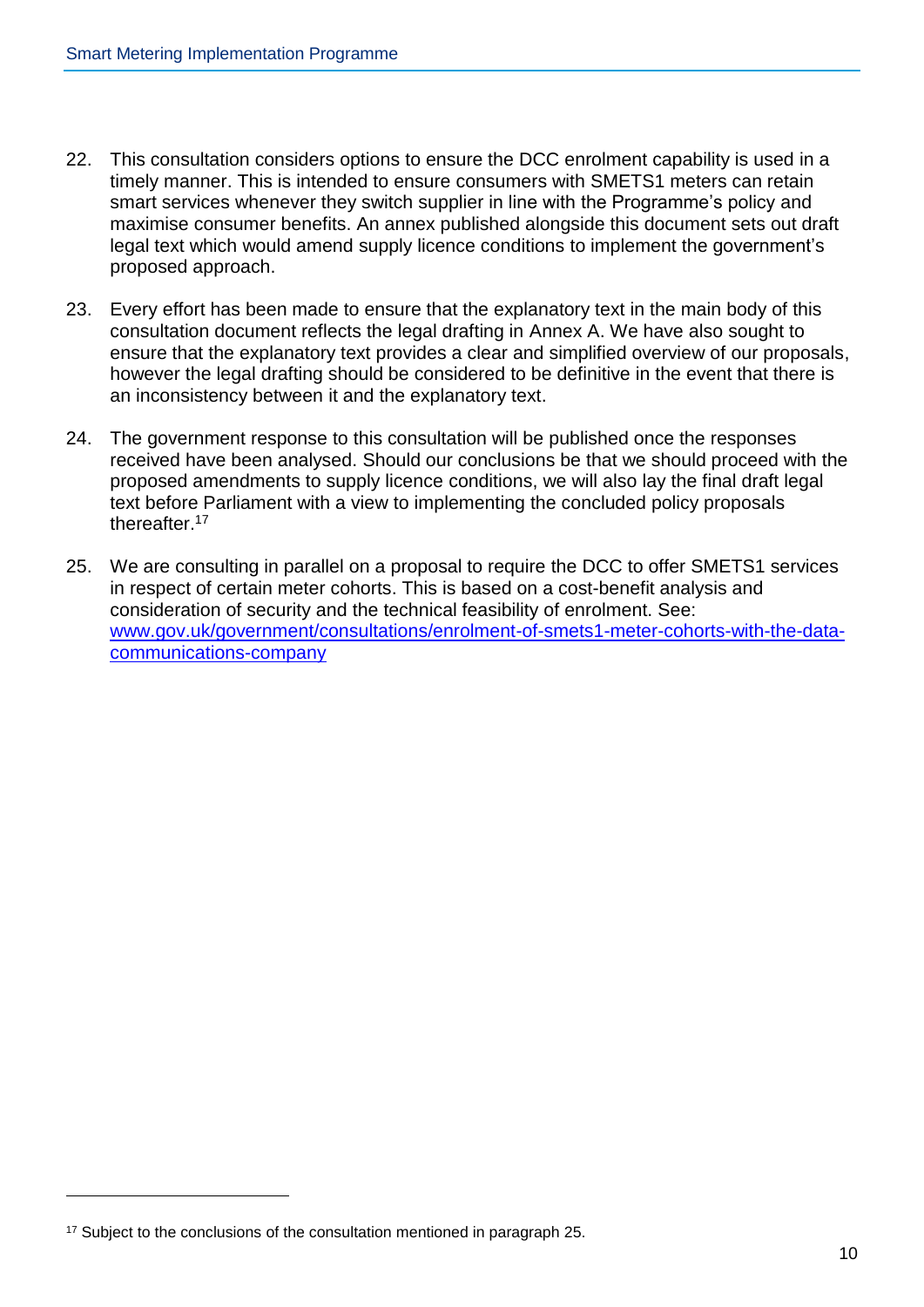# <span id="page-11-0"></span>3. Consideration of options

### Description of the issue

 $\overline{a}$ 

- 26. While some consumers with SMETS1 meters are able to retain smart services when they switch energy supplier (depending on which supplier they switch from and to), this is not guaranteed. The Operational Licence Condition<sup>18</sup> broadly requires that relevant smart meters in domestic and microbusiness premises must be operated in smart mode. However, after a domestic consumer switches energy supplier the new supplier does not have to operate the gained smart meter (or any replacement)<sup>19</sup> in smart mode until the earlier of the point the meter is enrolled in the DCC,<sup>20</sup> or 31 December 2020. There is currently no requirement on suppliers to enrol SMETS1 meters in the DCC even if an enrolment service is available, which leads to the risk that some domestic consumers with SMETS1 meters who have switched energy suppliers may not receive a smart service again until the end of 2020.<sup>21</sup>
- 27. A government consultation in May 2013 considered additional regulation in this area, namely a requirement on the new supplier to continue reading SMETS1 meters remotely. This proposal was not implemented due to the risk that the new supplier may have limited control over the price charged for the service by the incumbent service provider or losing supplier. Instead, the government encouraged suppliers to put in place arrangements so that customers with SMETS1 meters who switch supplier can continue to receive smart benefits.<sup>22</sup>
- 28. Since then, there has been a marked increase in the number of energy suppliers installing SMETS1 meters but we have seen limited action by most suppliers to resolve SMETS1 interoperability issues. Evidence suggests that less than half of SMETS1 consumers changing energy suppliers are able to maintain smart functionality on their SMETS1 meter, with the meter subsequently operating in traditional mode. This has a negative impact on both consumers with SMETS1 meters – who may effectively have to choose between moving to a cheaper tariff or retaining smart services – and on other consumers' perceptions of the smart metering rollout, which leads to reluctance by some consumers to accept SMETS1 meters.
- 29. In addition, whilst licence conditions require energy suppliers to explain to domestic consumers before installing a smart meter that they may lose smart services if they subsequently switch supplier,<sup>23</sup> research by Citizens Advice shows that only a small

<sup>&</sup>lt;sup>18</sup> Part A of electricity supply standard licence condition 49: Part A of gas supply standard licence condition 43.

<sup>19</sup> Pursuant to electricity supply standard licence condition 50.9 and gas supply standard licence condition 44.9. <sup>20</sup> BEIS is currently consulting on proposed changes to the SEC that would extend the concept of enrolment to SMETS1 Smart Metering Systems.

<sup>&</sup>lt;sup>21</sup> For consumers in microbusiness premises energy suppliers do not have to operate meters in smart mode until they are enrolled in the DCC.

<sup>&</sup>lt;sup>22</sup> See: [www.gov.uk/government/consultations/smart-metering-implementation-programme-foundation-smart](https://www.gov.uk/government/consultations/smart-metering-implementation-programme-foundation-smart-market)[market](https://www.gov.uk/government/consultations/smart-metering-implementation-programme-foundation-smart-market)

 $23$  Electricity and gas supply standard licence condition 25B. This also requires the new supplier to inform the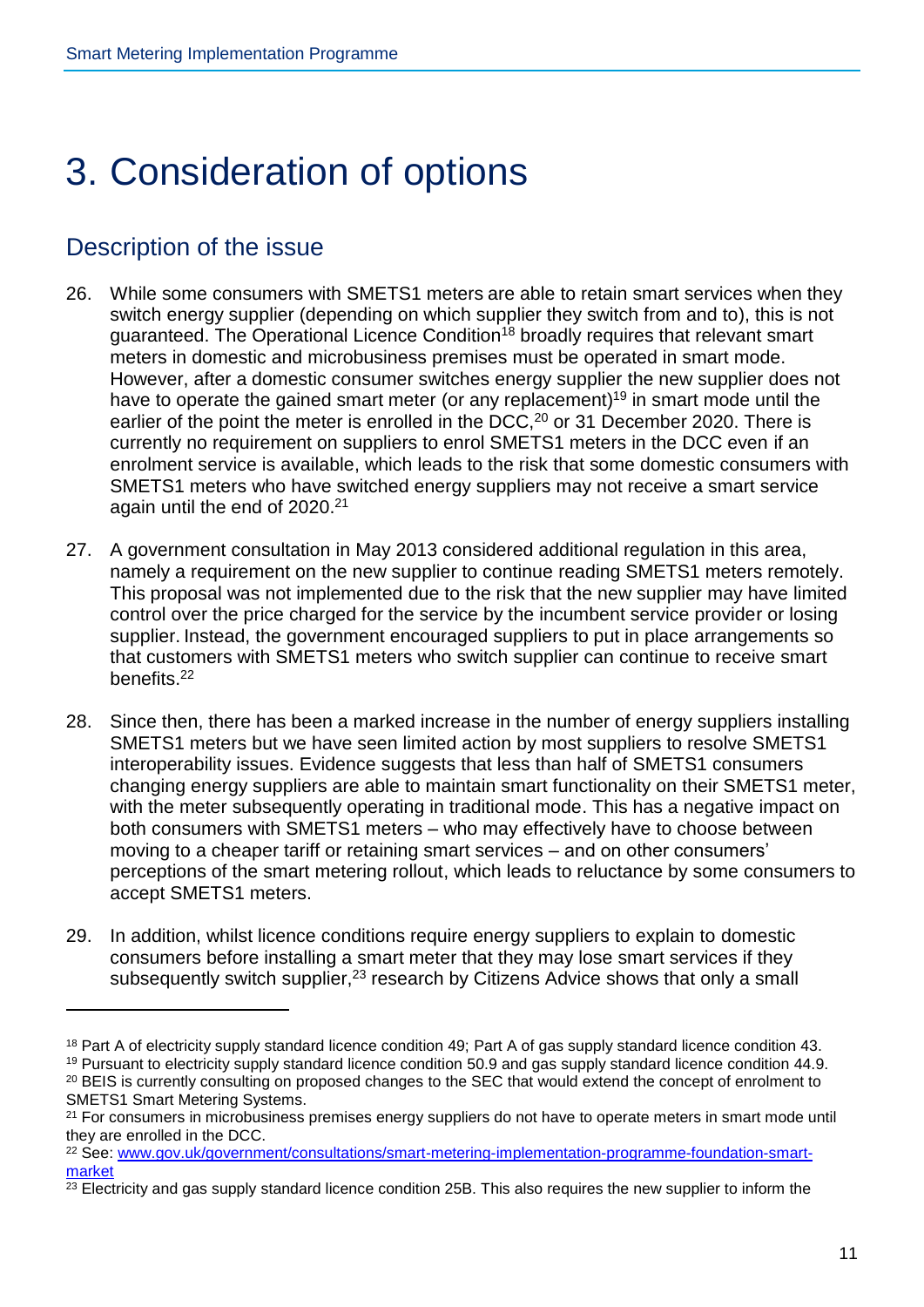minority of consumers with smart meters are aware that smart meter functionality could be affected if they change supplier, and a large majority of consumers were not informed of this possibility before the smart meter was installed.<sup>24</sup>

30. We therefore do not consider the current arrangements regarding SMETS1 interoperability to be satisfactory and we are not convinced that a timely, market-wide solution will emerge without further government intervention. We have therefore considered a number of options to deliver certainty and a better outcome for consumers with SMETS1 meters by ensuring that when they switch supplier they retain smart services.

### **Options**

31. The following options have been considered.

#### **DCC option (Option 1)**

Energy suppliers would be required to take all reasonable steps to enrol their 'eligible SMETS1 meters'<sup>25</sup> with the DCC or replace with SMETS2 meters, within six months of the point at which those meters can be enrolled.

From the point this obligation would apply, should a supplier acquire an eligible SMETS1 meter following change of supplier and the meter is not enrolled, the new supplier would be required to take all reasonable steps to enrol the meter or replace it with a SMETS2 meter, within six months of acquiring the meter.

As a backstop, energy suppliers would be required to replace any SMETS1 meter which is not enrolled in the DCC with a SMETS2 meter by 31 December 2020.

Once a SMETS1 meter has been enrolled in the DCC it may not be withdrawn and operated outside the DCC.

<sup>24</sup> See: [www.citizensadvice.org.uk/about-us/policy/policy-research-topics/energy-policy-research-and-consultation](https://www.citizensadvice.org.uk/about-us/policy/policy-research-topics/energy-policy-research-and-consultation-responses/energy-policy-research/early-consumer-experiences-of-smart-meters/)[responses/energy-policy-research/early-consumer-experiences-of-smart-meters/](https://www.citizensadvice.org.uk/about-us/policy/policy-research-topics/energy-policy-research-and-consultation-responses/energy-policy-research/early-consumer-experiences-of-smart-meters/)

domestic consumer of the smart services that may be lost or varied to the disadvantage of the consumer prior to the switch taking place.

<sup>&</sup>lt;sup>25</sup> Meters that the DCC has successfully tested against to ensure that it can offer its SMETS1 services in respect of them and that have met the other conditions for enrolment set out in the Smart Energy Code (SEC).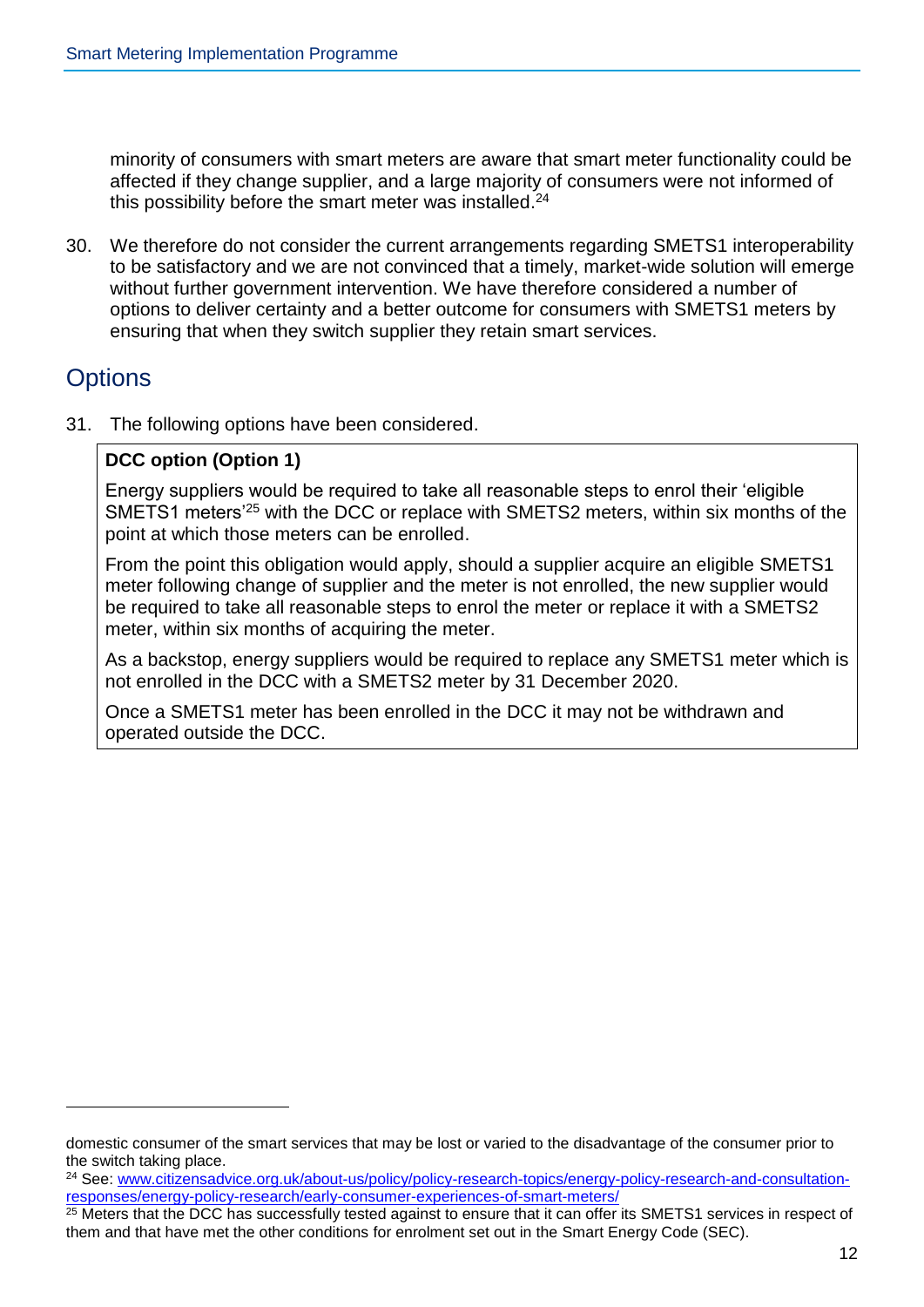#### **Alternative option (Option 2)**

Energy suppliers would be required to take all reasonable steps to operate gained SMETS1 meters in smart mode from end-2019.

Where energy suppliers are unable to operate SMETS1 meters gained prior to end-2019 in smart mode, having taken all reasonable steps, they would be required to take all reasonable steps to replace them with SMETS2 meters by end-June 2020.

Where energy suppliers gain a SMETS1 meter after end-2019 which they are unable to operate in smart mode, having taken all reasonable steps, they would be required to take all reasonable steps to replace with SMETS2 within six months of the date it was gained.

As a backstop, energy suppliers would be required to replace any SMETS1 meter which is not being operated in smart mode with a SMETS2 meter by 31 December 2020.

Once a SMETS1 meter has been enrolled in the DCC it may not be withdrawn and operated outside the DCC.

#### **Option 1**

- 32. While market information suggests that there are commercial and economic reasons why energy suppliers would want to enrol SMETS1 meters in the DCC where this service is available, the current lack of obligations on suppliers to enrol SMETS1 meters presents a risk that the DCC solution is not used in a timely manner or at all. This would mean domestic consumers with un-enrolled SMETS1 meters who change supplier still may not receive smart services until 2021, when the relevant exception to the Operational Licence Condition<sup>26</sup> ceases to apply (see paragraph 26). As noted above, this could also potentially result in nugatory costs being incurred.
- 33. As set out in the consultation on whether to require the DCC to offer SMETS1 services in respect of certain meter cohorts published in parallel to this consultation (see paragraph 25), we have conducted a cost-benefit analysis which demonstrates a positive business case for enrolment of the four cohorts considered at this stage. This shows an estimated net present value of £210 million to £320 million.<sup>27</sup> This assessment is compared to the 'do nothing' scenario, where no DCC enrolment takes place and most consumers who switch energy suppliers either lose their smart services or have their SMETS1 meter replaced with another smart meter.
- 34. Option 1 would introduce a new requirement on suppliers to take all reasonable steps to either enrol eligible meters in the DCC, or replace them with SMETS2 meters, within six months of the point from which it is possible to enrol them. Where an energy supplier acquires a SMETS1 meter that can be enrolled but is unenrolled, it would be required to take all reasonable steps to either enrol it in the DCC, or replace it with a SMETS2 meter, within six months of the point it acquires the meter. Where a supplier does not enrol or replace a relevant SMETS1 meter within the specified timeframe it would be in breach of its licence conditions unless it can demonstrate that it has taken 'all reasonable steps' to enrol or replace the meter in question in accordance with the licence condition. The proposal that any SMETS1 meters that are not enrolled in the DCC must be replaced with

<sup>26</sup> Electricity supply standard licence condition 49.18-19; gas supply standard licence condition 43.18-19. <sup>27</sup> Central assumptions, dependent on final design decisions by the DCC. The figures used are based on 2011 prices and discounted to 2016.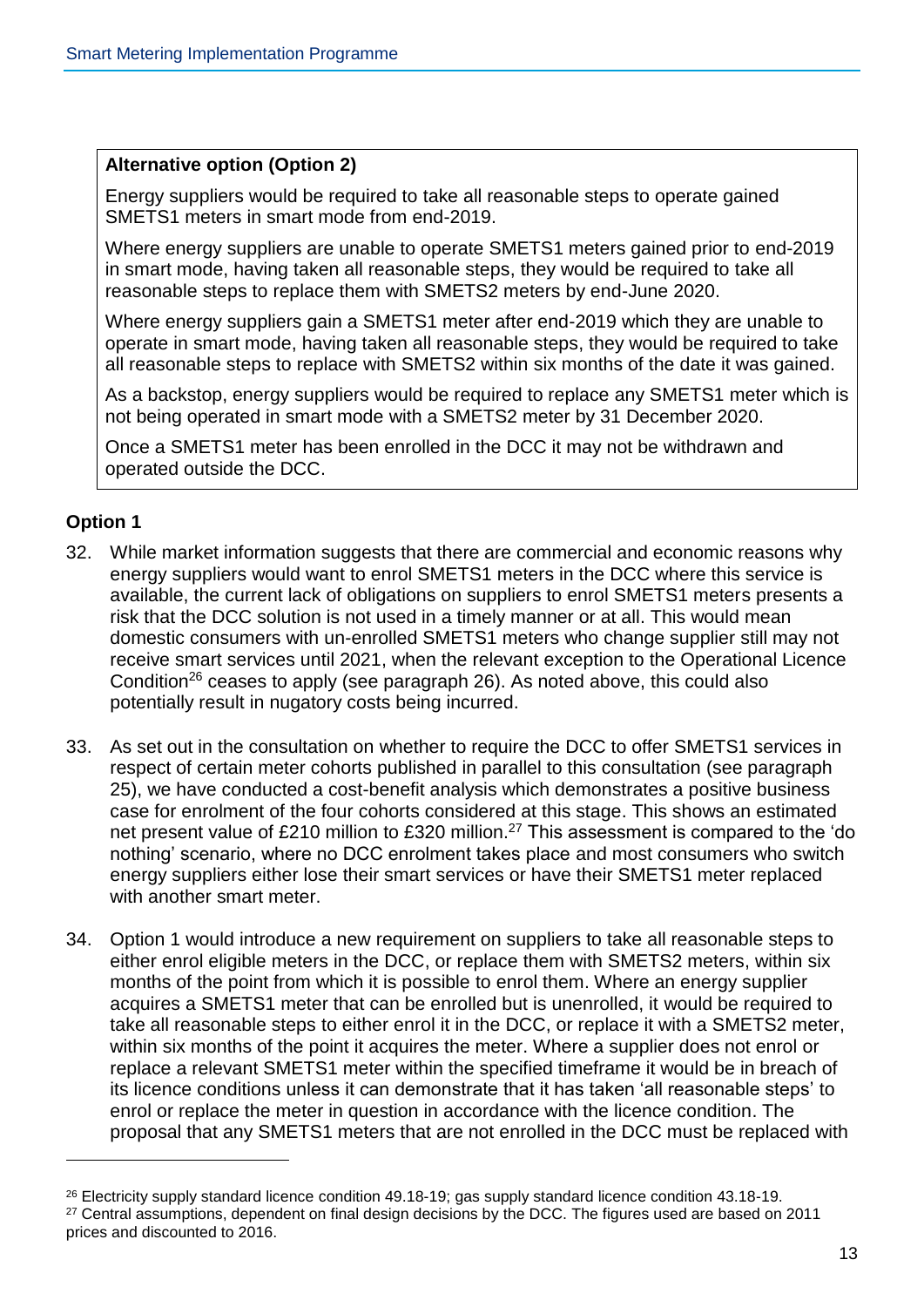SMETS2 meters by the end of 2020 is intended to ensure that all consumers with smart meters retain a smart service when they switch energy supplier.

- 35. The proposed six month timeframe for enrolling or replacing eligible SMETS1 meters is intended to balance likely feasible rates for migrating large numbers of meters into the DCC with our desire for securing a fully interoperable smart meter market as early as possible. DCC is currently leading the development work, engaging with its users and existing SMETS1 service providers, on defining the migration approach. The detailed technical and procedural requirements underpinning the DCC's migration solution will be set out in the draft Transition and Migration Approach Document (TMAD), which the DCC intends to publish for consultation on 1 May 2018.<sup>28</sup>
- 36. There may be scenarios where it is possible to enrol a SMETS1 meter but it churns to another supplier before this happens. DCC is currently working through these scenarios with industry as part of its work on the approach to migrating SMETS1 meters to the DCC. In such cases we consider that the gaining supplier should be able to decide whether to enrol the meter in the DCC or replace it with a SMETS2 meter, rather than being required to replace the meter in all cases. The rationale is that where it is still possible to enrol the meter in the DCC, this should provide a more cost-effective and less disruptive solution for both the energy supplier and the consumer than replacing it with a SMETS2 meter.
- 37. Our expectation is therefore that enrolment of eligible SMETS1 meters would be more desirable to energy suppliers than replacing them with SMETS2 meters; however we will consider whether to strengthen the proposed requirement to enrol in the DCC after reviewing responses to this consultation if it appears possible that there would be a greater volume of SMETS2 replacements than expected.
- 38. The proposal that SMETS1 meters which are not enrolled are to be replaced with SMETS2 meters by the end of 2020 is considered proportionate as it would ensure an interoperable smart metering service is available for all consumers by the end of the roll-out. It would also ensure that the consumer and industry benefits of operating meters via the DCC (which is the case with SMETS2 meters), such as support for future innovations based on the smart metering platform, as discussed below, are provided for all consumers with smart meters.
- 39. Currently third parties such as switching sites or energy services companies generally do not have access to data from SMETS1 meters, unless contractual relationships exist between them and the Smart Meter System Operator (SMSO) or supplier, or the data is retrieved via a Consumer Access Device.<sup>29</sup> By contrast, where they are DCC Users these parties would be able to retrieve data from SMETS2 meters on a consistent basis.<sup>30</sup>
- 40. The proposed approach would therefore ensure all consumers have the same opportunities to benefit from third party services, whereas a two-tier market may result if some smart meters operate outside the DCC and consumers who do not have enrolled

Area Network to allow consumers to access their smart metering data.

<sup>&</sup>lt;sup>28</sup> TMAD is a proposed subsidiary document to the SEC that would cover the process to apply between suppliers and the DCC when enrolling SMETS1 meters that have been commissioned by an existing SMETS1 SMSO. <sup>29</sup> Consumer Access Devices are ZigBee Smart Energy-enabled devices that connect to the smart metering Home

<sup>&</sup>lt;sup>30</sup> Subject to privacy controls set out in Section I of the SEC and wider data protection legislation.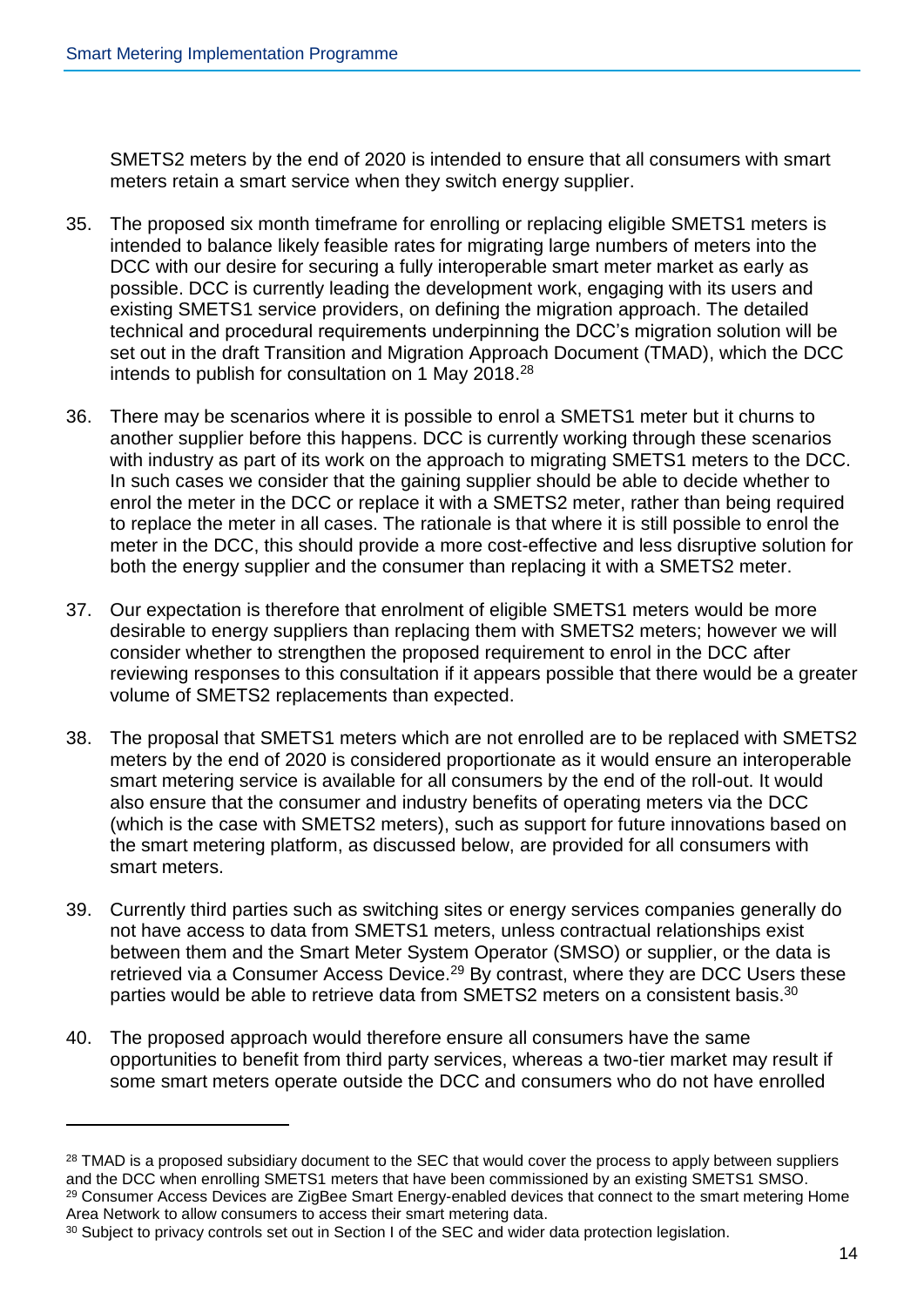smart meters are not be able to realise the same benefits as those whose meters are enrolled in the DCC.

- 41. We also consider it appropriate to require that once a SMETS1 meter has been enrolled in the DCC it may not be withdrawn and operated outside the DCC. Permitting suppliers to withdraw enrolled SMETS1 meters and operate them outside the DCC could lead to an uncertain outcome for consumers and potentially be detrimental, for example if certain services supported by the DCC are not available outside of the DCC.
- 42. We recognise that, depending on the DCC's approach to technically communicating with SMETS1 meters, this option may have implications for existing contractual arrangements between energy suppliers and other industry parties. We have considered these implications against the wider public policy benefits of delivering an interoperable smart metering service for all consumers. Our current view is that these outweigh any potentially negative impacts on individual industry parties and that the proposed approach is justified for the reasons set out elsewhere in this consultation.

#### **Option 2**

- 43. This option is proposed in recognition of the fact that in some cases consumers do retain smart services when they switch energy supplier, for example in some instances where the new supplier has a contractual relationship with the previous supplier's SMSO that is the same as their own. In addition a technical solution has been developed that links two SMSOs' systems, though we are not aware there has been any material uptake of this service by energy suppliers to operate gained SMETS1 meters in smart mode.
- 44. Option 2 would introduce an obligation on suppliers to operate all gained SMETS1 meters in smart mode from end-2019, including SMETS1 meters that they had gained prior to this point. Suppliers could decide whether to use the DCC service or an alternative interoperability approach to fulfil this obligation.
- 45. Where it is not possible for the supplier to operate the gained SMETS1 meter in smart mode, this option would require that the supplier takes all reasonable steps to replace the meter with a SMETS2 meter by end-June 2020 (if the meter was gained prior to end-2019), or within six months of gaining the meter (if the meter is gained after end-2019).
- 46. Similar to Option1, the proposal that any SMETS1 meters that are not being operated in smart mode must be replaced with SMETS2 meters by the end of 2020 is intended to ensure that all consumers with smart meters retain a smart service when they switch energy supplier. Option 2 would also include a prohibition on withdrawing a SMETS1 meter that has been enrolled in the DCC, for the same reasons as provided at paragraph 41.
- 47. This option is attractive in terms of the flexibility it provides suppliers in how to provide smart services to consumers with SMETS1 meters, in particular for those suppliers who have already invested in SMETS1 interoperability and who would have the choice of whether to continue with these solutions or take up DCC enrolment. This may involve retention of existing service providers and/or greater take-up of potential technical interoperability solutions.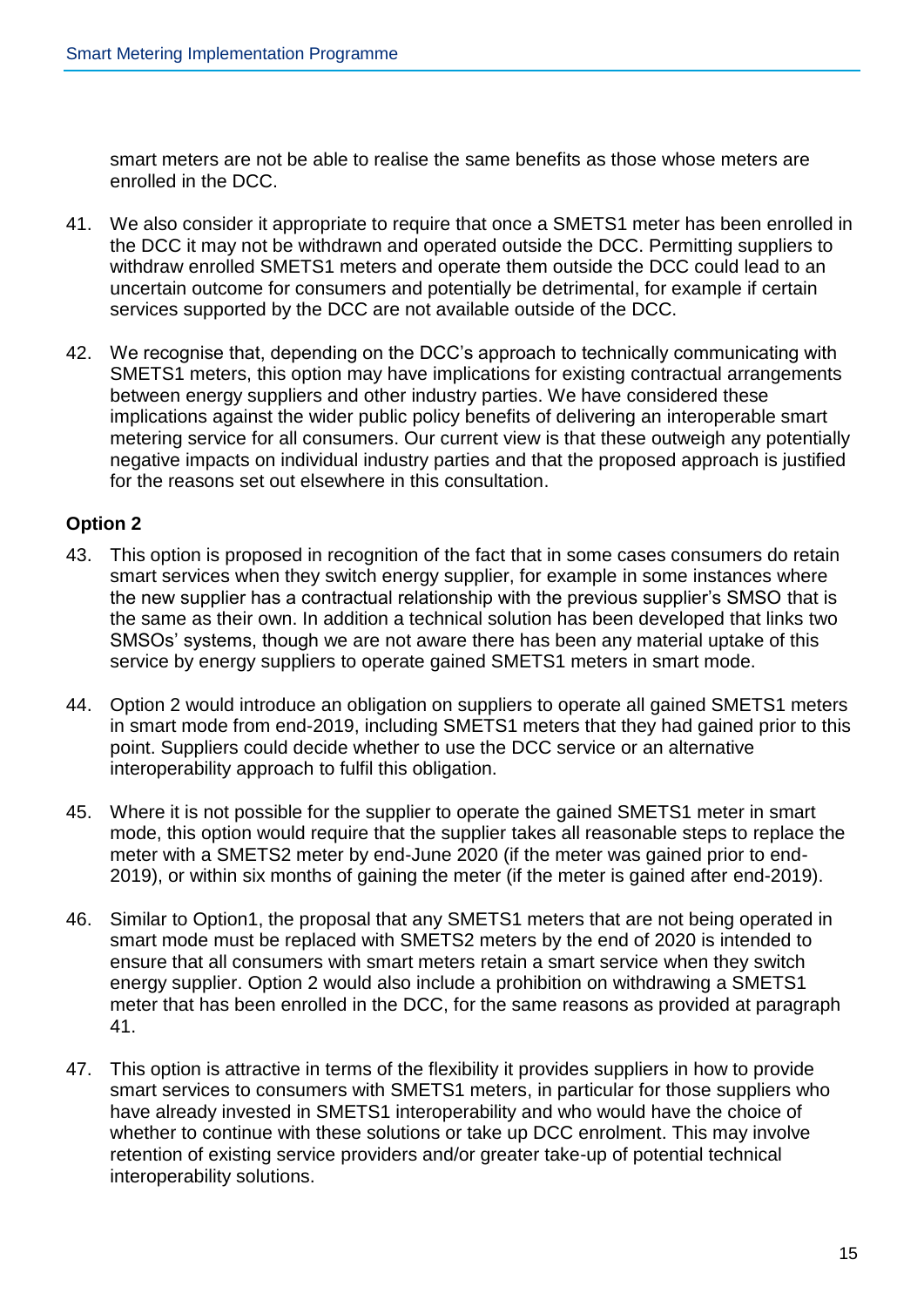- 48. However, whilst for some suppliers this may be attractive, our current view is that this approach may lead to a mixed SMETS1 operating environment which would bring undue complexity compared to the consistent, market-wide solution envisaged by Option 1. For example, the DCC would need to provide an ongoing enrolment service for circumstances where a SMETS1 meter that is not enrolled in the DCC switches to an energy supplier who cannot operate the meter outside the DCC. There may also be uncertainty for the consumer as to whether the gaining energy supplier can provide the range of services provided by the previous energy supplier, and third party service providers may not be able to offer services in respect of SMETS1 meters operated outside of the DCC.
- 49. We foresee significant challenges that would need to be overcome if the approach proposed by Option 2 were to operate successfully on a market-wide basis. In particular, in order to operate any gained SMETS1 meter in smart mode outside of the DCC, our current view is that a supplier would either need to enter agreements with all SMSOs and develop the necessary interfaces for communicating with each SMSO's system or a subset of them, $31$  or strike agreements with the previous supplier (or the supplier who had originally installed the meter).
- 50. In addition a non-DCC solution would not deliver a standardised technical interface, either across SMETS1 or between SMETS1 and SMETS2, which would result in operational complexity for suppliers. By contrast, enrolment into the DCC allows energy suppliers to use the same interface (DUIS) for communicating with SMETS1 and SMETS2 meters via a single contract, the Smart Energy Code.
- 51. Our current view is that operating outside the DCC may also impede future development of the SMETS1 service offering provided by the SMSO, as new developments would likely require the agreement of the SMSO and its users (i.e. most if not all other energy suppliers). We consider that this would require something akin to the existing Smart Energy Code, which has taken a number of years to develop, to provide the governance framework.
- 52. Operating outside the DCC would also mean parties are unable to benefit from the centralised alerting and monitoring systems provided by the DCC, which would provide timely insight into identifying and mitigating potential issues or threats to the national data and communications service.
- 53. While this option would allow existing arrangements to endure and potentially has less impact on suppliers' existing contracts than Option 1, as noted above our current view is that the wider public policy benefits of Option 1 outweigh the potential impacts on existing arrangements between individual industry parties.

<sup>&</sup>lt;sup>31</sup> Noting existing industry initiatives for linking up SMETS1 SMSOs' systems.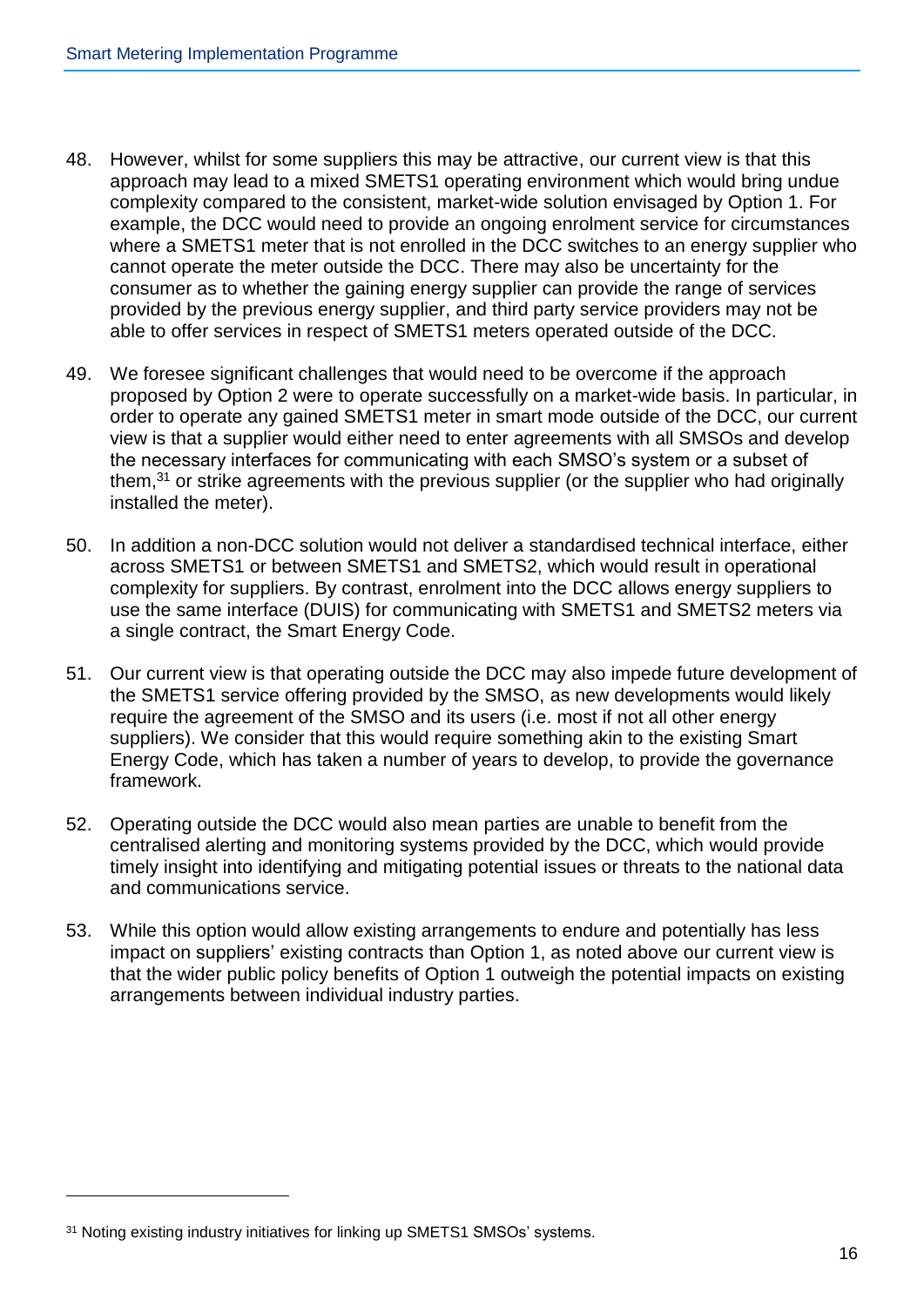### Government's proposed approach

- 54. In light of the discussion above, our current view is that there is a strong rationale for introducing a requirement for energy suppliers to use the DCC's enrolment service where it has eligible SMETS1 meters, or to replace SMETS1 meters with SMETS2 meters, within a specified timeframe. While Option 1 introduces new obligations on suppliers, our current view is that the impact this has is outweighed by the public policy benefits of delivering a market-wide approach that resolves SMETS1 interoperability for all consumers in a timely manner. **Our preference is therefore to introduce Option 1.**
- 55. The DCC has been established to provide data and communications services in respect of SMETS2 metering systems on a market-wide basis. We envisage that a similar service for eligible SMETS1 meters could provide a number of benefits to consumers and the energy system, in particular as it allows for the retention of smart services when consumers with SMETS1 meters switch energy supplier on a market-wide basis, as well as maximising the utilisation of the existing DCC infrastructure.
- 56. The preferred approach would therefore ensure the benefits to consumers of a smart service provided via the DCC are delivered in a timely manner. Our current view is that the requirement on suppliers to replace any SMETS1 meters that are not enrolled with SMETS2 meters by the end of 2020 is justified on similar public policy grounds as it would ensure that all consumers with smart meters receive a smart service by the end of the rollout. In addition, this approach would provide a platform for smart-enabled innovations for all consumers with smart meters.
- 57. While the approach proposed in Option 2 may be less onerous for suppliers to comply with in some cases (e.g. where existing arrangements continue), our current view is that this approach could lead to a mixed SMETS1 operating environment whereby some suppliers continue to operate SMETS1 meters (both those they have installed and those gained on change of supplier) via existing SMSOs and other suppliers only operate them via the DCC. This could result in a number of downsides including, in particular:
	- The DCC would need to provide an enduring enrolment service for suppliers who gain SMETS1 devices outside of DCC but cannot operate them as smart and hence would need to take all reasonable steps to enrol them at the point they gain them;
	- There could be challenges for third party providers such as switching sites or energy services companies who are DCC Users but could not easily access data from SMETS1 meters operating outside of the DCC environment.
- 58. Furthermore, whereas Option 1 would provide a consistent interoperable solution on a market-wide basis, there are a number of significant challenges that industry would need to overcome in reaching an effective, market-wide solution to SMETS1 interoperability that delivers the best outcome for consumers via Option 2. In light of the evidence to date of take-up of existing SMETS1 interoperability solutions, our current view is that this is not deliverable in a timely manner which would lead to the risk that consumers may continue to face SMETS1 interoperability issues if Option 2 were pursued.
- 59. In light of the overall proposed approach to SMETS1 enrolment, our current view is that it will also be necessary to consider whether Large Suppliers should be required to participate in Interface Testing of the SMETS1 service, in order to support SMETS1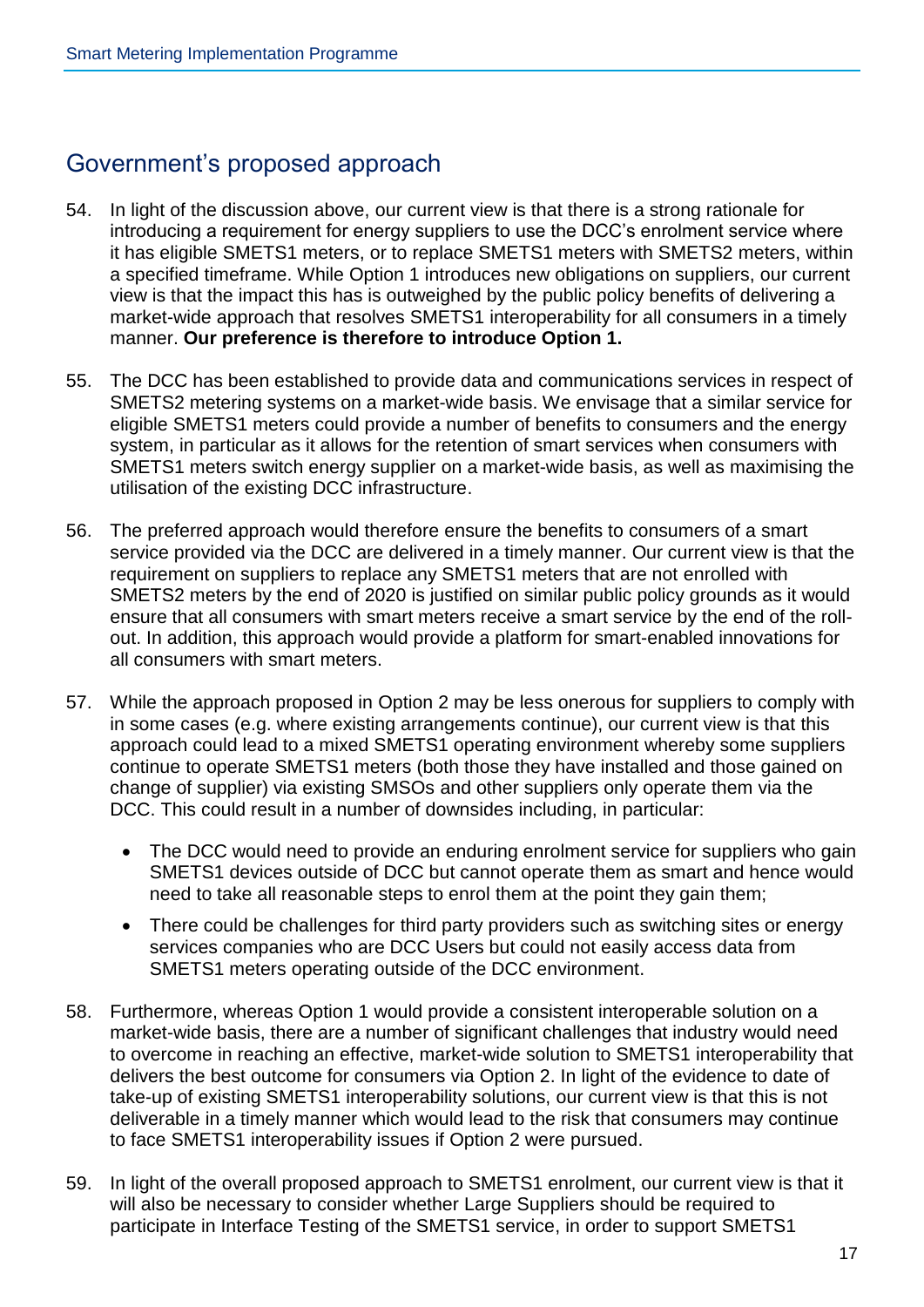enrolment in a timely manner. This proposal is included in the draft SMETS1 SEC Variation Testing Approach Document (SVTAD) which the DCC published for consultation on 11 April 2018.<sup>32</sup>

### Consultation Questions

| <b>SMETS1 interoperability proposals</b> |                                                                                                                                                                                                                                                                   |  |  |  |
|------------------------------------------|-------------------------------------------------------------------------------------------------------------------------------------------------------------------------------------------------------------------------------------------------------------------|--|--|--|
| Q1                                       | Do you agree with the proposal that suppliers should be required to take all<br>reasonable steps to enrol eligible SMETS1 meters in the DCC, or replace<br>with SMETS2, within a specified timeframe?                                                             |  |  |  |
| Q <sub>2</sub>                           | Do you agree with the proposal that suppliers should have six months from<br>the point at which a SMETS1 meter can be enrolled to either enrol it or<br>replace with a SMETS2 meter? Please provide evidence for any differing<br>views on window length.         |  |  |  |
| Q3                                       | Do you agree with the proposal that where a supplier gains a SMETS1 meter<br>that can be enrolled but is unenrolled, it should either enrol it or replace with<br>a SMETS2 meter within six months of the point at which it gains the meter?                      |  |  |  |
| Q4                                       | Do you agree with our current expectation that energy suppliers would<br>consider enrolment of eligible SMETS1 meters to be more desirable than<br>replacing them with SMETS2? If you do not share this view please provide<br>evidence to support your response. |  |  |  |
| Q <sub>5</sub>                           | Do you agree with the proposal that any unenrolled SMETS1 meters should<br>be replaced with SMETS2 meters by the end of 2020?                                                                                                                                     |  |  |  |
| Q <sub>6</sub>                           | Do you agree with the proposal that once a SMETS1 meter has been<br>enrolled in the DCC it should not be possible for a supplier to withdraw it and<br>operate it outside of the DCC?                                                                             |  |  |  |
| Q7                                       | Do you have comments on the government's views regarding the likely<br>challenges of delivering the alternative option (Option 2) in a timely manner<br>on a market-wide basis?                                                                                   |  |  |  |

<sup>32</sup> See: [www.smartdcc.co.uk/consultations/dcc-responses/dccs-consultation-on-the-proposed-regulatory-version-of](https://www.smartdcc.co.uk/consultations/dcc-responses/dccs-consultation-on-the-proposed-regulatory-version-of-the-sec-variation-testing-approach-document-svtad-for-smets-1-services/)[the-sec-variation-testing-approach-document-svtad-for-smets-1-services/](https://www.smartdcc.co.uk/consultations/dcc-responses/dccs-consultation-on-the-proposed-regulatory-version-of-the-sec-variation-testing-approach-document-svtad-for-smets-1-services/)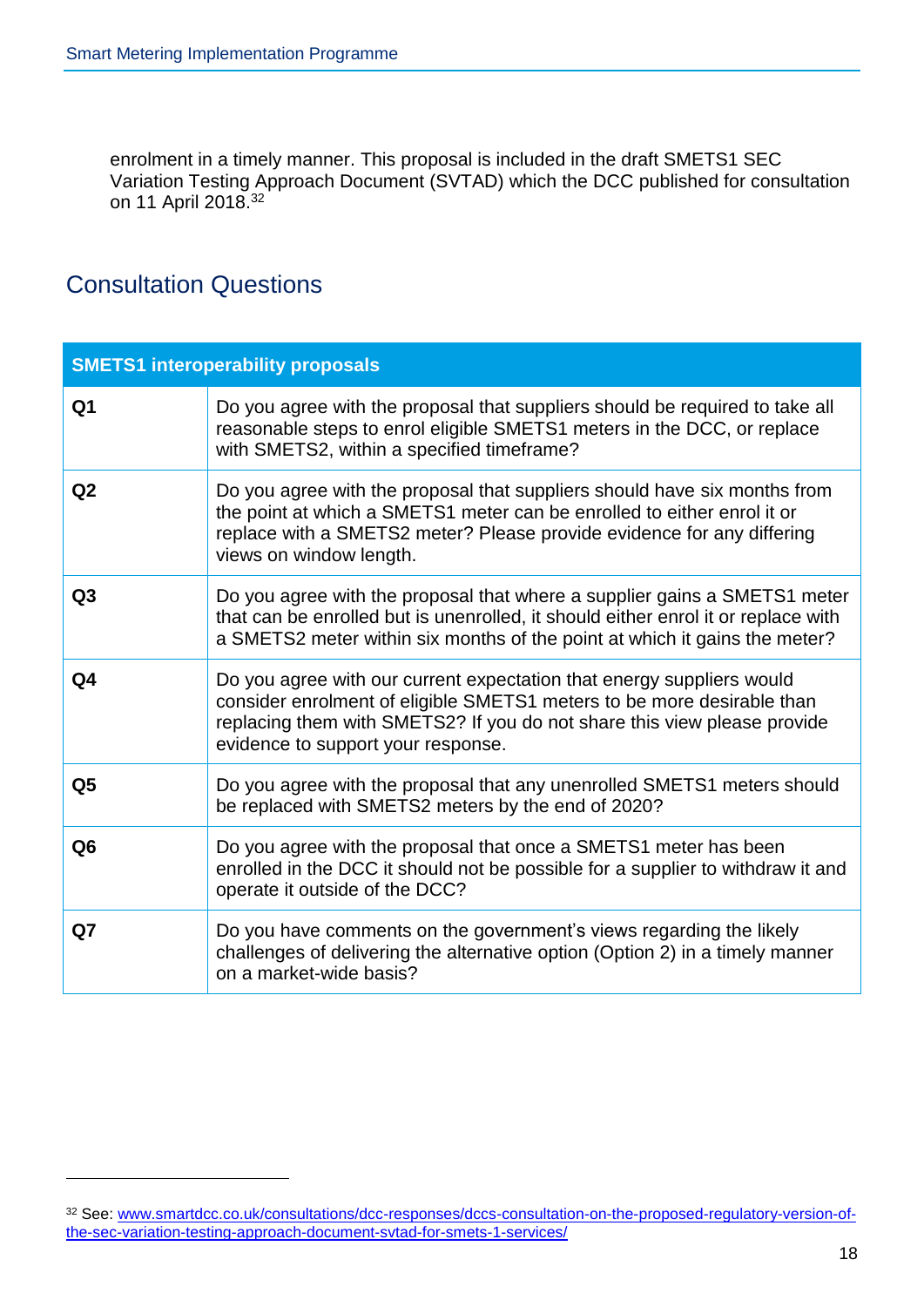l

# <span id="page-19-0"></span>4. Summary of Legal Text

| <b>Summary of Legal Text (see Annex A for full version)</b>                |                                                                                                                                                                                                                                                                                                                                                                                                                                    |  |  |
|----------------------------------------------------------------------------|------------------------------------------------------------------------------------------------------------------------------------------------------------------------------------------------------------------------------------------------------------------------------------------------------------------------------------------------------------------------------------------------------------------------------------|--|--|
| Electricity supply standard<br>licence condition (SLC) 1.3                 | • Provides a new definition of 'SMETS1 Smart Metering<br>System'.                                                                                                                                                                                                                                                                                                                                                                  |  |  |
| Gas supply SLC 1.3                                                         |                                                                                                                                                                                                                                                                                                                                                                                                                                    |  |  |
| Electricity supply SLC 54.1                                                | Proposed amendments to clarify that the Licence<br>$\bullet$<br>Condition applies where the licensee is a DCC User.                                                                                                                                                                                                                                                                                                                |  |  |
| Gas supply SLC 48.1                                                        |                                                                                                                                                                                                                                                                                                                                                                                                                                    |  |  |
| Electricity supply SLC 54.2<br>and 54.3<br>Gas supply SLC 48.2 and<br>48.3 | Provides for a new requirement on energy suppliers at<br>$\bullet$<br>both domestic and smaller non-domestic premises to<br>take all reasonable steps to enrol eligible SMETS1<br>meters in the DCC, or replace with SMETS2 meters,<br>within 6 months of the later of:<br>the date on which the meter is first eligible for<br>$\circ$<br>enrolment; or<br>$\circ$ the date the licensee becomes the relevant energy<br>supplier. |  |  |
| Electricity supply SLC 54.4<br>and 54.5<br>Gas supply SLC 48.4 and<br>48.5 | Provides for a new backstop requirement on energy<br>$\bullet$<br>suppliers at both domestic and smaller non-domestic<br>premises to replace any unenrolled SMETS1 meter with<br>a SMETS2 meter by the end of 2020.                                                                                                                                                                                                                |  |  |
|                                                                            |                                                                                                                                                                                                                                                                                                                                                                                                                                    |  |  |
| Electricity supply SLC 54.6<br>and 54.7                                    | Amends the existing enrolment duty to reflect the<br>$\bullet$<br>proposed new definition of 'SMETS2+ Smart Metering<br>System', 33 including specific reference to<br>Communications Hub Function as part of the SMETS2+                                                                                                                                                                                                          |  |  |
| Gas supply SLC 48.6 and<br>48.7                                            | <b>Smart Metering System.</b>                                                                                                                                                                                                                                                                                                                                                                                                      |  |  |

<sup>33</sup> As proposed in the government consultation on amendments to the Smart Energy Code, DCC Licence and energy supply licence conditions related to the provision of a DCC SMETS1 Service, and updates to the regulatory framework around transition (March 2018). See: [https://smartenergycodecompany.co.uk/latest-news/beis](https://smartenergycodecompany.co.uk/latest-news/beis-consultation-sec-changes-enable-provision-smets1-service-dcc/)[consultation-sec-changes-enable-provision-smets1-service-dcc/](https://smartenergycodecompany.co.uk/latest-news/beis-consultation-sec-changes-enable-provision-smets1-service-dcc/)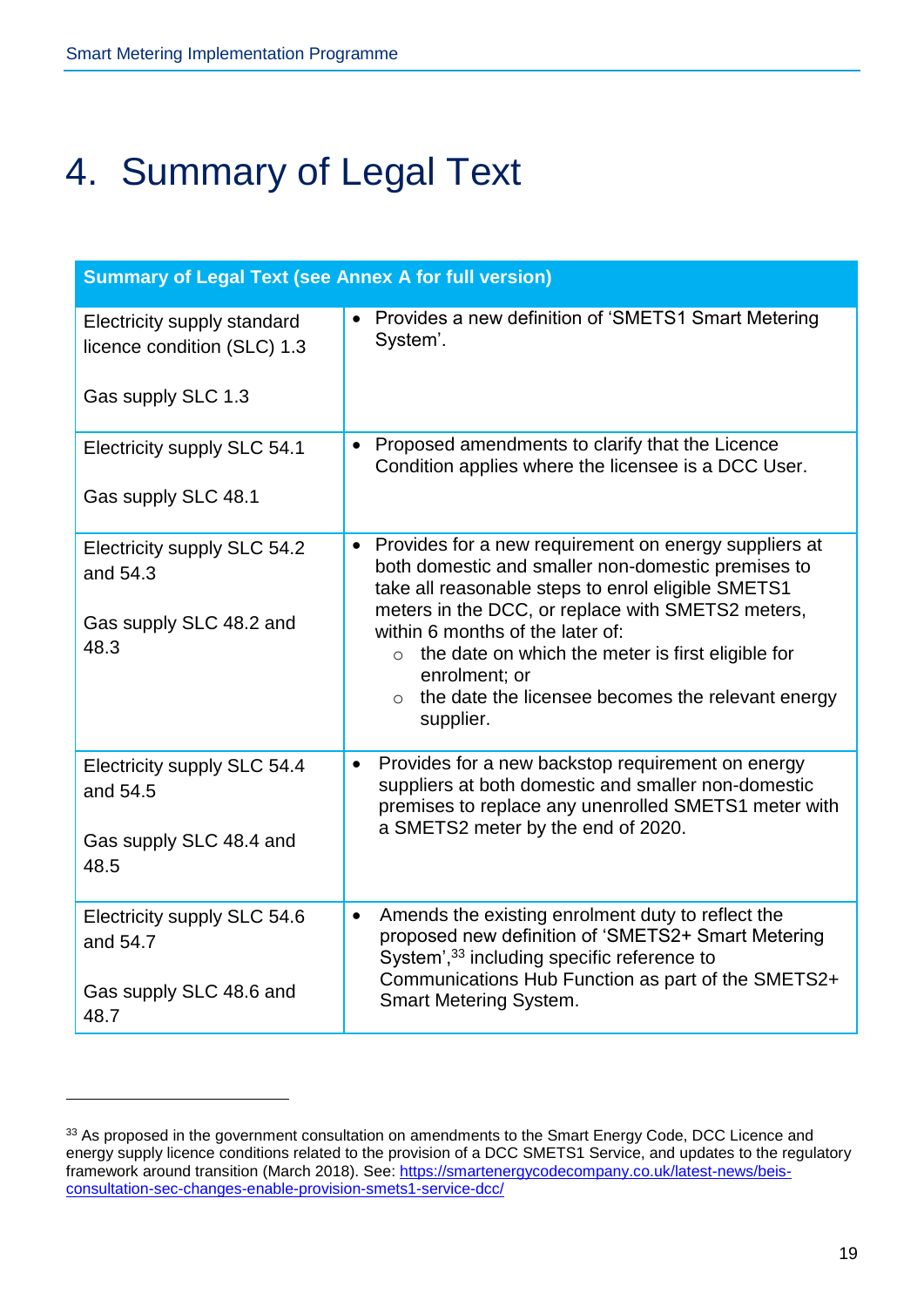| <b>Summary of Legal Text (see Annex A for full version)</b> |                                                                                                                                                                                |  |  |  |
|-------------------------------------------------------------|--------------------------------------------------------------------------------------------------------------------------------------------------------------------------------|--|--|--|
|                                                             |                                                                                                                                                                                |  |  |  |
| Electricity supply SLC 54.8<br>and 54.9                     | Provides that where a Smart Metering System is<br>$\bullet$<br>Enrolled at domestic or smaller non-domestic premises,<br>the licensee must take all reasonable steps to ensure |  |  |  |
| Gas supply SLC 48.8 and<br>48.9                             | that at all times the energy meter and Communications<br>Hub Function (and in the case of gas supply, Gas Proxy<br>Function) are Commissioned. <sup>34</sup>                   |  |  |  |
| Electricity supply SLC 54.10                                | Provides definitions for 'Communications Hub Function'.<br>$\bullet$<br>'Eligibility Date' and 'Eligible for Enrolment'                                                        |  |  |  |
| Gas supply SLC 48.10                                        |                                                                                                                                                                                |  |  |  |

### Consultation Questions

| Draft legal text |                                                                                                                    |  |  |  |  |
|------------------|--------------------------------------------------------------------------------------------------------------------|--|--|--|--|
| Q8               | Do you agree that the legal drafting in Annex A implements the policy<br>intention? If not please explain why not. |  |  |  |  |
| Q9               | Do you have any additional comments on the legal drafting?                                                         |  |  |  |  |

<sup>&</sup>lt;sup>34</sup> Please note that despite the proposed amended wording, the intention is for the drafting to have the same effect in respect of SMETS2 meters as is currently provided by the relevant electricity and gas supply SLCs (and proposed changes laid before Parliament on 27 March 2018).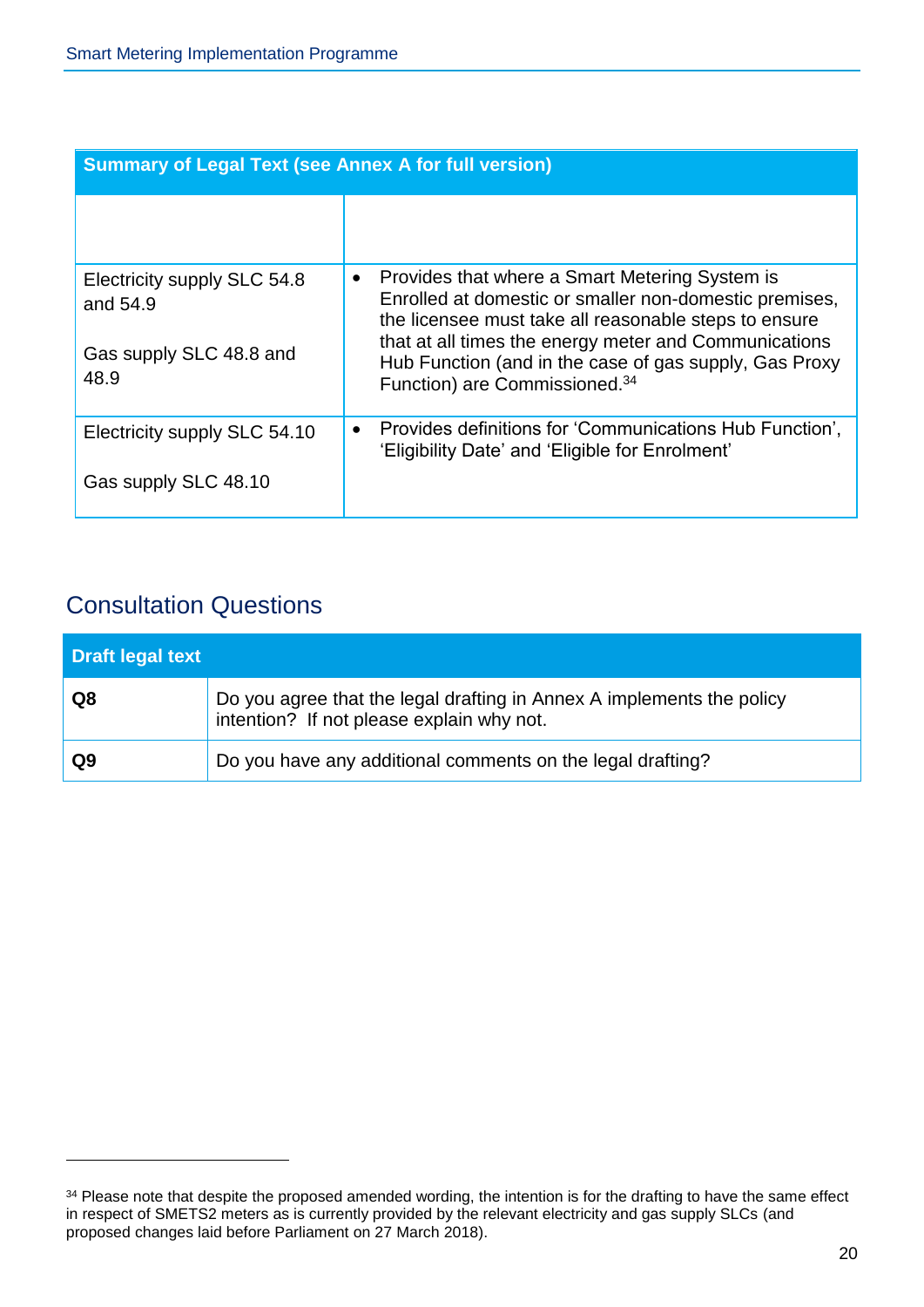# <span id="page-21-0"></span>5. Timing and next steps

- 60. Stakeholders and other interested parties are invited to provide their views on the policy options and draft legal text by 5pm on 24 May 2018.
- 61. The government response to this consultation will be published following analysis of responses and conclusions on the policy options. Subject to the conclusions of the consultation mentioned in paragraph 25, should our conclusions be to proceed with the proposed amendments to supply licence conditions, the final draft legal text implementing the policy conclusions will be laid before Parliament and come into force in accordance with the procedure set out in section 89 of the Energy Act 2008.